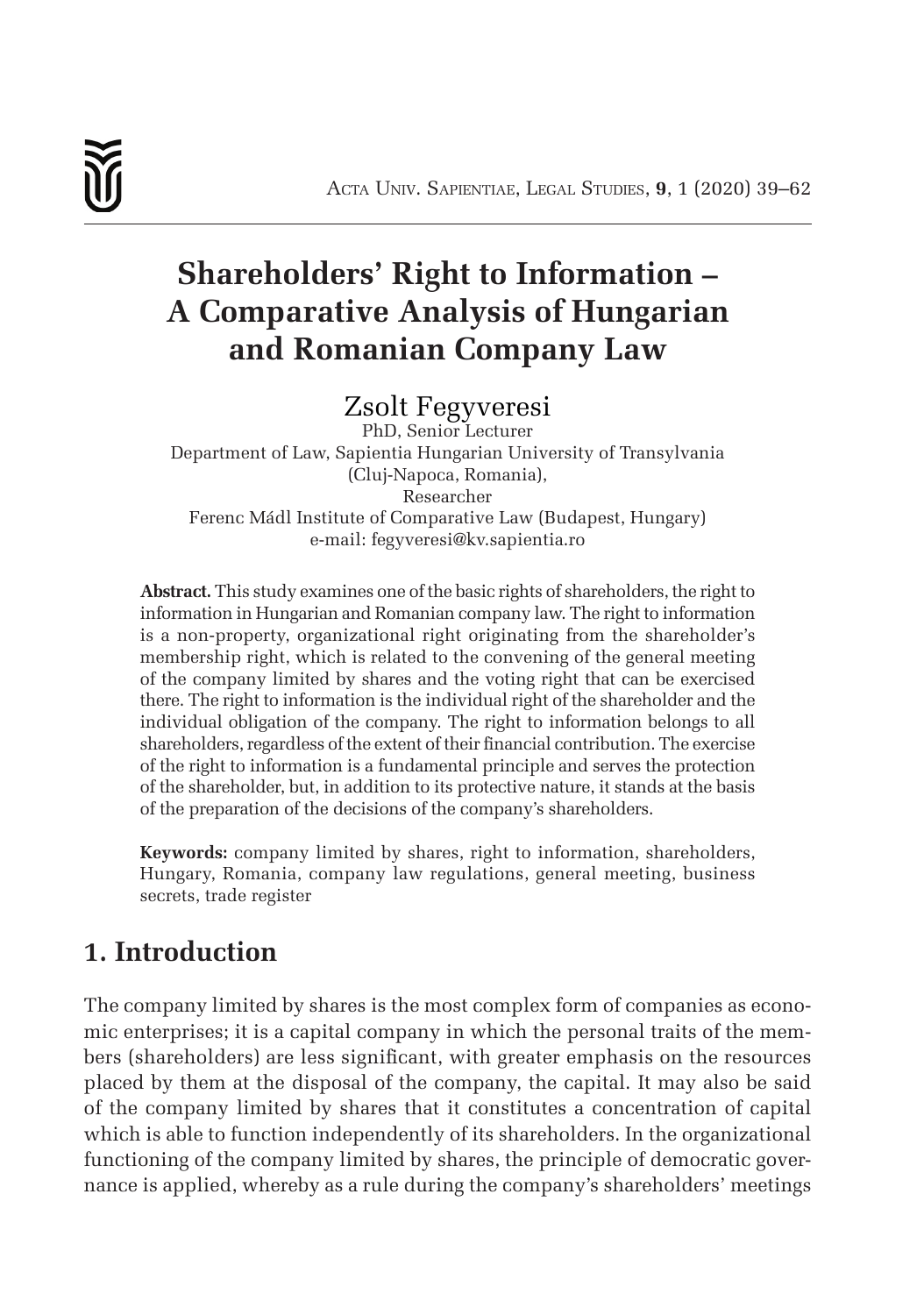the majority of shareholders may pass valid decisions, while the task of controlling the company falls to the executive officers, the supervisory board supervises management with the aim of protecting company interests, and the auditor is a guarantee for the legal functioning of the company.

From the shareholders' perspective, property rights may seem more significant than organizational rights with no monetizable value because the primary goal of the 'investor' is achieving a profit, which he/she is able to attain either by payment of dividends or capital gains (the difference between the price at which stock was bought and resold). In order to achieve such profit, it is also indispensable for the shareholder that the company function efficiently because he/she is only entitled to dividends from any corporate profits remaining after taxes have been paid. This is the reason why, in order to exercise his/her rights over assets, the shareholder may have an interest in exerting influence over the control of the company. This influence may be primarily exerted by exercising his/her rights within the organization, which do not pertain to any property or asset.

According to the point of view formulated in Hungarian legal history literature, two groups of shareholders have been formed:

The first, smaller group consists of large shareholders who have ceased to be anonymous capitalists and were able to exert decisive influence on the control of the company. Opposing them stood the large mass of small shareholders who have acquired shares only in hopes of a dividend or of profiting from an increase in the share price but were unable, and in large part also unwilling, to meddle in the affairs of the company. The small shareholder is less of an entrepreneur but more rather becomes a creditor.<sup>1</sup>

As it is apparent from the cited text of legal literature, it is from the perspective of 'large shareholders' that it may become important for them to exercise their nonproperty/organizational rights for they are the ones who in effect are able to wield decisive influence over the control of the company. Naturally, the property and non-property/organizational rights should also be considered as rights to which minority shareholders are entitled to, based on the principle of equal treatment, and it is for this reason that regulations attribute a large degree of attention to ensuring the exercise of non-property rights for the minority shareholder, like, for example, initiating a session of the shareholders' assembly or developing the agenda of such assemblies.

In our study, we examine one of the basic non-property rights of shareholders, the right to information in Hungarian and Romanian company law. We endeavour to examine the shareholders' right to information from the perspective of legislations which constitute the backbone of company law regulations that are

<sup>1</sup> Translation by the author. Horváth 2004. 180.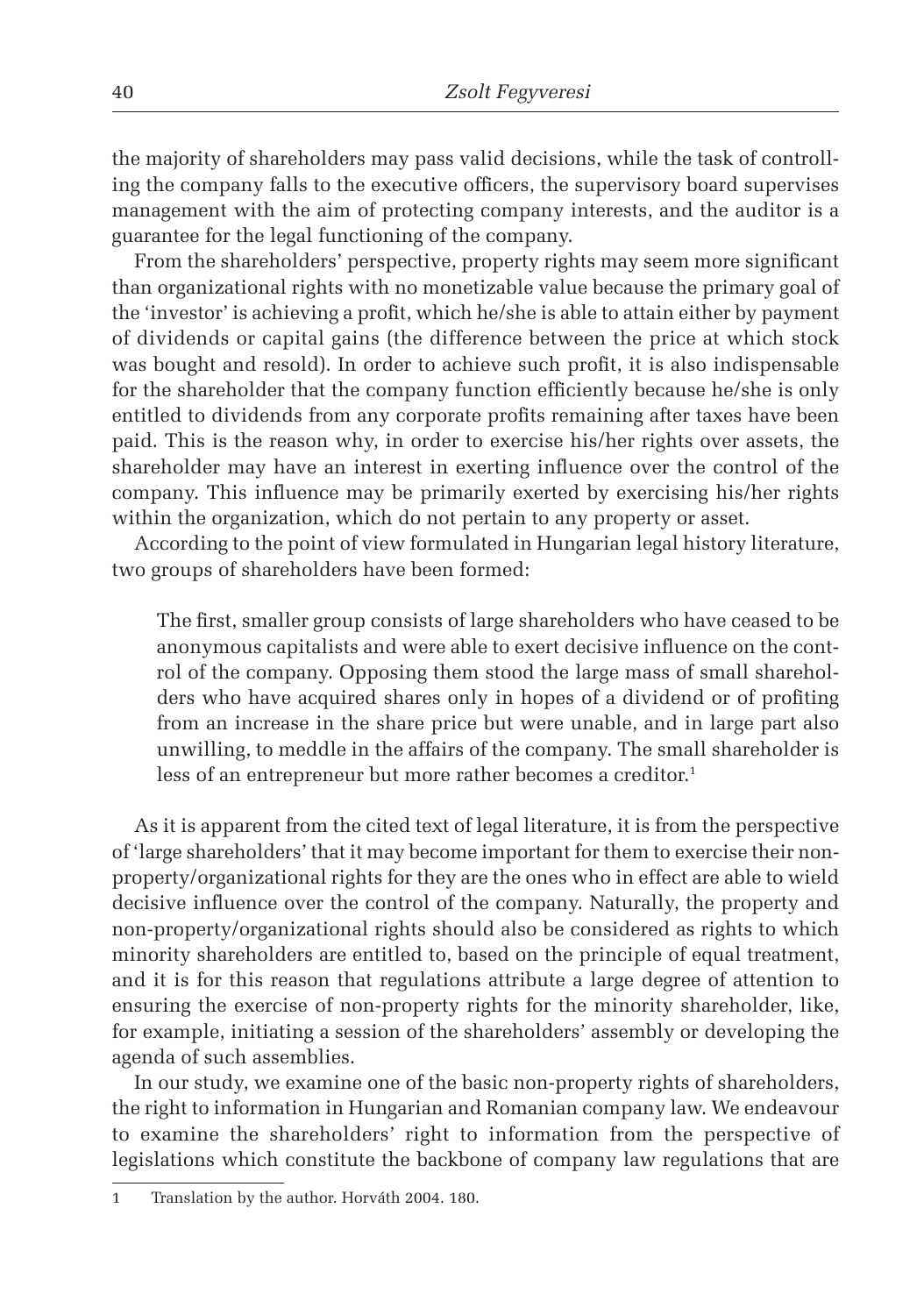currently in force in these two countries: the relatively new Hungarian Civil Code (henceforth used as: Civil Code/CC), which also integrated the company law, and the already obsolete, fragmented Romanian Law no. 31/1990, the Law on companies (henceforth used as: Companies Act). As it is also stated in Hungarian legal literature, as relevant to the significance of comparative legal analysis of company law, various experiences to which national company law regulations give rise, may, through their comparative evaluation and the formulation of conclusions, contribute to the development of various company law regimes.<sup>2</sup>

While Hungarian and Romanian company law rests on different foundations of legal doctrine  $-$  in Hungarian company law the German influence, while in the Romanian a stronger French influence may be demonstrated  $-$ , the rules in force do show similarities in the case of both countries. Numerous differences, especially solutions developed by jurisprudence, may also be demonstrated. According to our view, the topic to be examined is timely as ensuring the exercise of the right to information and this protection is a constant presence in various company law norms. At the same time, the topic – which is the object of our enquiry –, the interpretation of relevant company law norms, can also be readily discovered in the rich jurisprudence of various courts.

### **2. The Role of the Right to Information**

The right to information is a non-property, organizational right originating from the shareholder's membership right, which is related to the convening of the general meeting of the company limited by shares and the voting right that can be exercised there. The right to information is the individual right of the shareholder and the individual obligation of the company. One of the basic purposes of the law is for a well-informed shareholder to be able to exercise the rights related to the general meeting such as the right to control and have a say in the company's business. The exercise of the right to information is a fundamental principle and serves the protection of the shareholder, but, in addition to its protective nature, it establishes and prepares the decisions of the company's shareholders. As correctly stated in the French legal literature, a shareholder's right to information should be considered as a means of practising his/her voting right.3 The right to information is a fundamental shareholder right guaranteed by both Hungarian and Romanian company law provisions. The right to information belongs to all shareholders, regardless of the extent of their financial contribution. It is also not possible to limit this with the consent of the shareholder. By this right we

<sup>2</sup> Szikora 2017. 182.

<sup>3</sup> Germain–Magnier 2011. 397; Mestre–Pancrazi–Grossi–Merland–Tagliarino-Vignal 2016. 395– 396.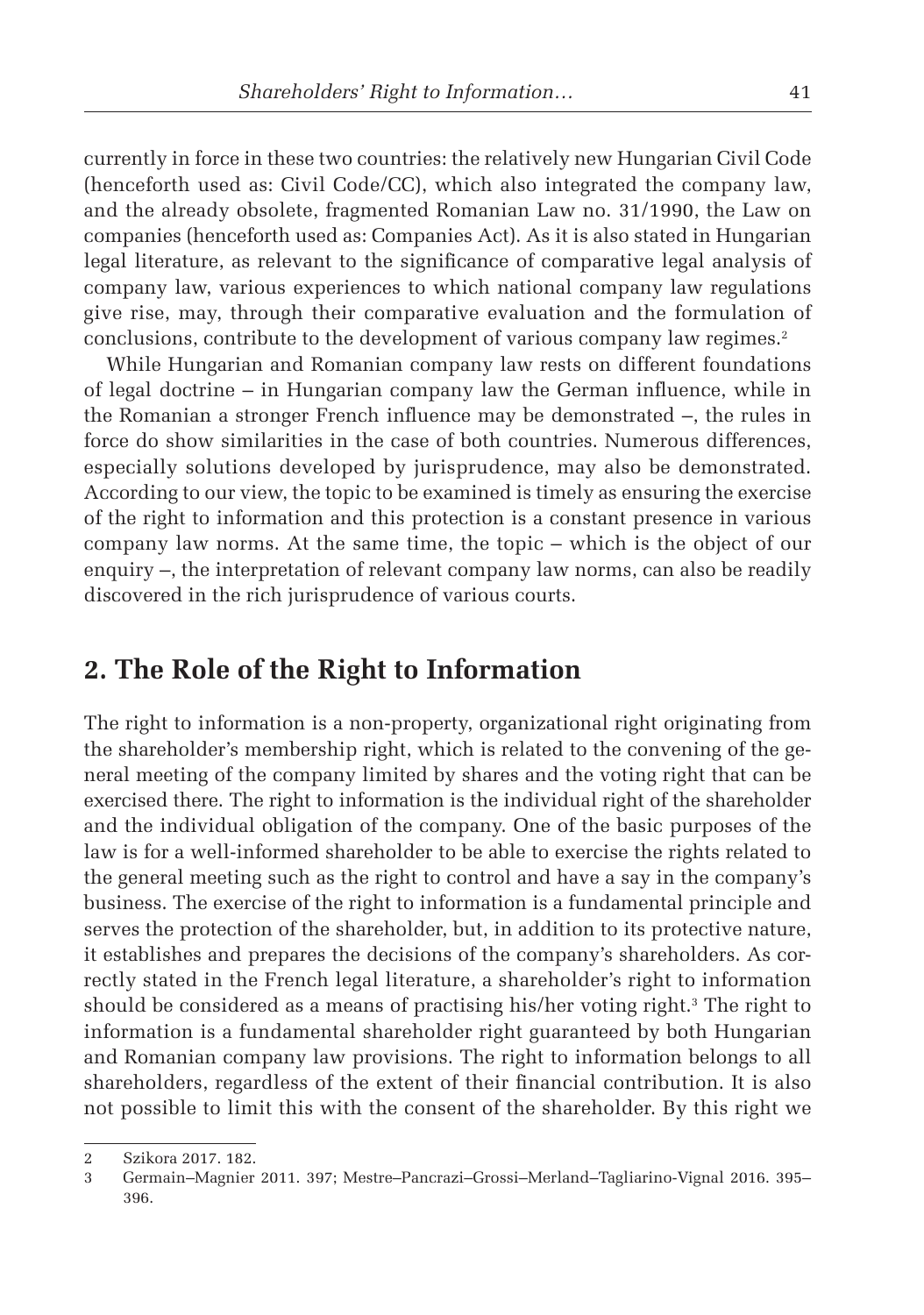mean the shareholder's right to information (access to documents, provision of information).

For a shareholder informed in the affairs of the company, information is also a means of defence and discretion. Think, for example, of a minority shareholder, for whom knowledge of company information can provide protection against majority shareholders and is also the legal basis for various legal remedies. At the same time, a minority shareholder can only request judicial review/control of company decisions if he or she has the appropriate information. The right to information, in addition to its protective nature, is of paramount importance in reconciling shareholder interest and corporate interest.4 Having information on the operation of the company, the shareholder can weigh the potential risks of his  $\frac{1}{2}$  investment $^5$  and, if he/she considers that the risk exceeds the normal business risk and does not want to take on more risk, he/she can decide to sell his/her shares.

In summary, only an informed, up-to-date shareholder is able to assess the effectiveness of the company's management and at the same time be able to take measures at the general meeting that guarantee the security of his/her investment and provide him/her with a profit in the form of dividends. In reality, however, most shareholders tend to be more 'indifferent'. As Ödön Kuncz correctly states, we can distinguish two types of shareholders: *permanent shareholders*, the majority of whom see only capital investment in their membership and a smaller part of whom manage the fate of the company, and *nomadic shareholders*, who buy shares because of the marketability and suitability for speculation.<sup>6</sup>

# **3. The General Meeting of the Company Limited by Shares and the Right to Information**

#### **3.1. Hungarian Company Law Regulations**

The inalienable right of a shareholder is to attend the general meeting, where he may request information from the senior executives of the company limited by shares, make comments and motions, and vote in the possession of a share with voting rights. The shareholder has the right to information before the general meeting [CC Section 3:17, para. (3), CC Section 3:258] but may also request more information at the general meeting in connection with what was said there [CC Section 3:257]. The senior executives of the legal entity are obliged to provide the members of the legal entity (shareholders) with access to the documents and

<sup>4</sup> Catană 2007. 2.

<sup>5</sup> Török 2005. 3–10.

<sup>6</sup> Kuncz 1939. 323–324.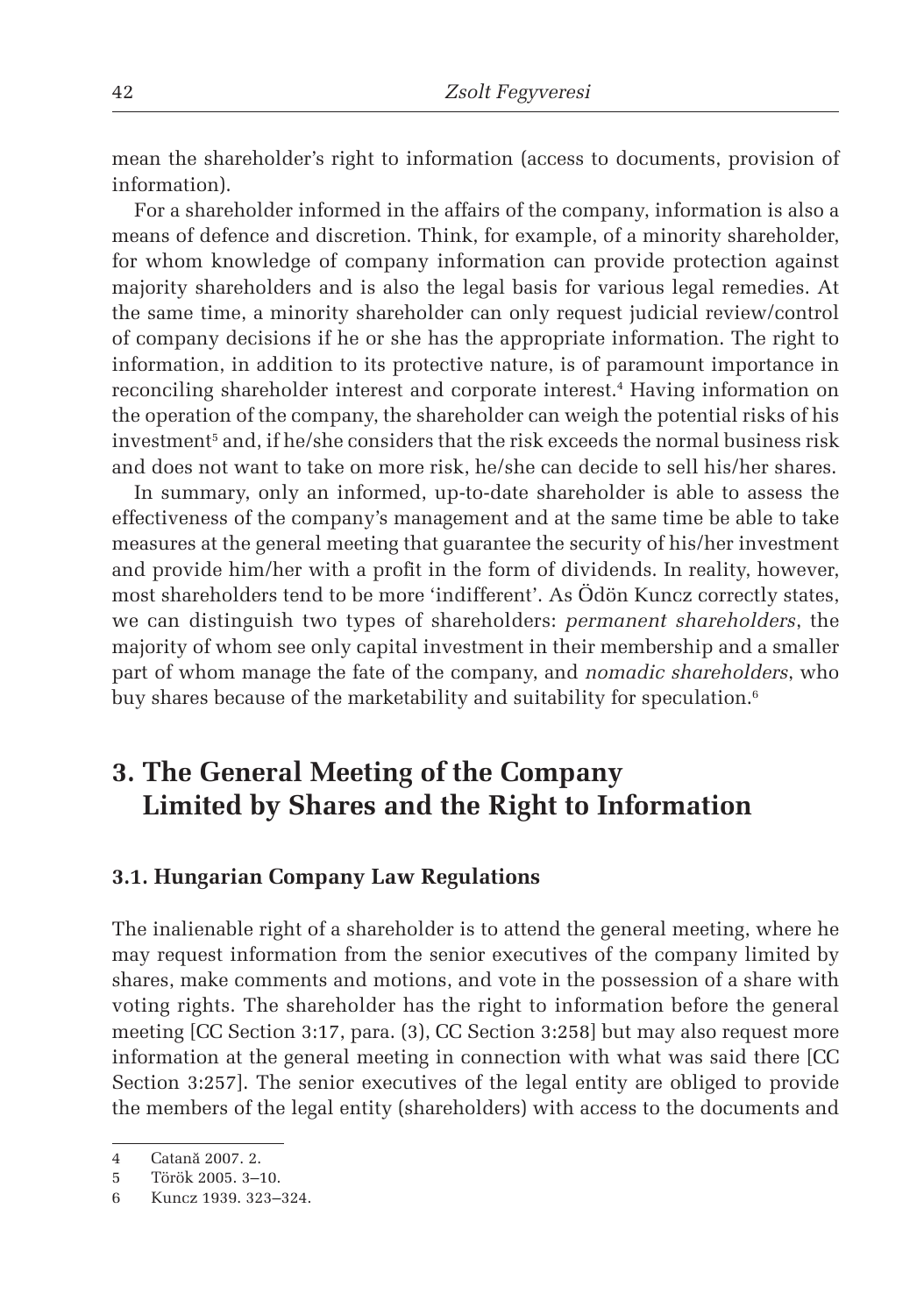records concerning the legal entity. The right of access to documents is a personal right of a member of a company, which s/he is entitled to regardless of his property contribution.7 The right to information and access to documents may be denied if the legal person violates business secrecy, if the person requesting the information abuses his/her rights or fails to make a confidentiality statement despite having been requested to do so [CC Section 3:23].

The general rules regarding legal persons of the Civil Code Section 3:17, para. (3) provide that the meeting of the decision-making body shall be convened by the senior official by sending or publishing an invitation. The invitation shall include the name and registered office of the legal entity, the time and place of the meeting, and the agenda of the meeting. The agenda must be indicated in the invitation in such detail that those entitled to vote can form their position on the topics to be discussed before the general meeting, prepare for the decision, and make appropriate decisions in the interests of the company at the moment of the general meeting.8

There are many examples in judicial practice when the convening of a general meeting is not considered lawful by the judicial forum if the agenda is determined in such a general, superficial way that its precise meaning cannot be discerned with average skill and attention.<sup>9</sup>

As one of the decisions of the Court of Appeal of Szeged points out, the agenda only sets the framework for the meeting of the supreme body, reflecting the issues that the members can discuss and decide at the meeting. Therefore, each item on the agenda may not contain all the details. The aim of Civil Code Section 3:17, para. (3) is not for the shareholders to arrive at the meeting of the supreme body with a position that has been finally established on all issues, without any doubt, since the essence of the general meeting is to discuss the issues and form their opinion there, but to come to the general meeting with sufficient basic training and information so that they can formulate any further – relevant – questions, thus helping to make decisions.<sup>10</sup>

An improperly convened meeting of the decision-making body may be held only if all those entitled to participate are present at the meeting and unanimously agree to hold the meeting [CC Section 3:17, para. (5)]. In connection with holding an improperly convened meeting, it is important that the right to information of the person entitled to participate, in this case the shareholder, is not violated. In our opinion, the shareholder may also decide that, in the absence of prior information, s/he does not wish to participate in the resolution of the irregularly

<sup>7</sup> BH 1998.12.598: Legfelsőbb Bíróság Cgf. VII.33.429/1996 [Supreme Court of Hungary].

<sup>8</sup> Kisfaludi 2014. 226.

<sup>9</sup> See: Kúria Pfv.21491/2016/5 [The Curia of Hungary], Szegedi Ítélőtábla Pf.21252/2016/3 [Court of Appeal of Szeged], Fővárosi Ítélőtábla 16.Gf.40.695/2009/7 [Budapest Court of Appeal].

<sup>10</sup> Szegedi Ítélőtábla Pf.21185/2015/8 [Court of Appeal of Szeged].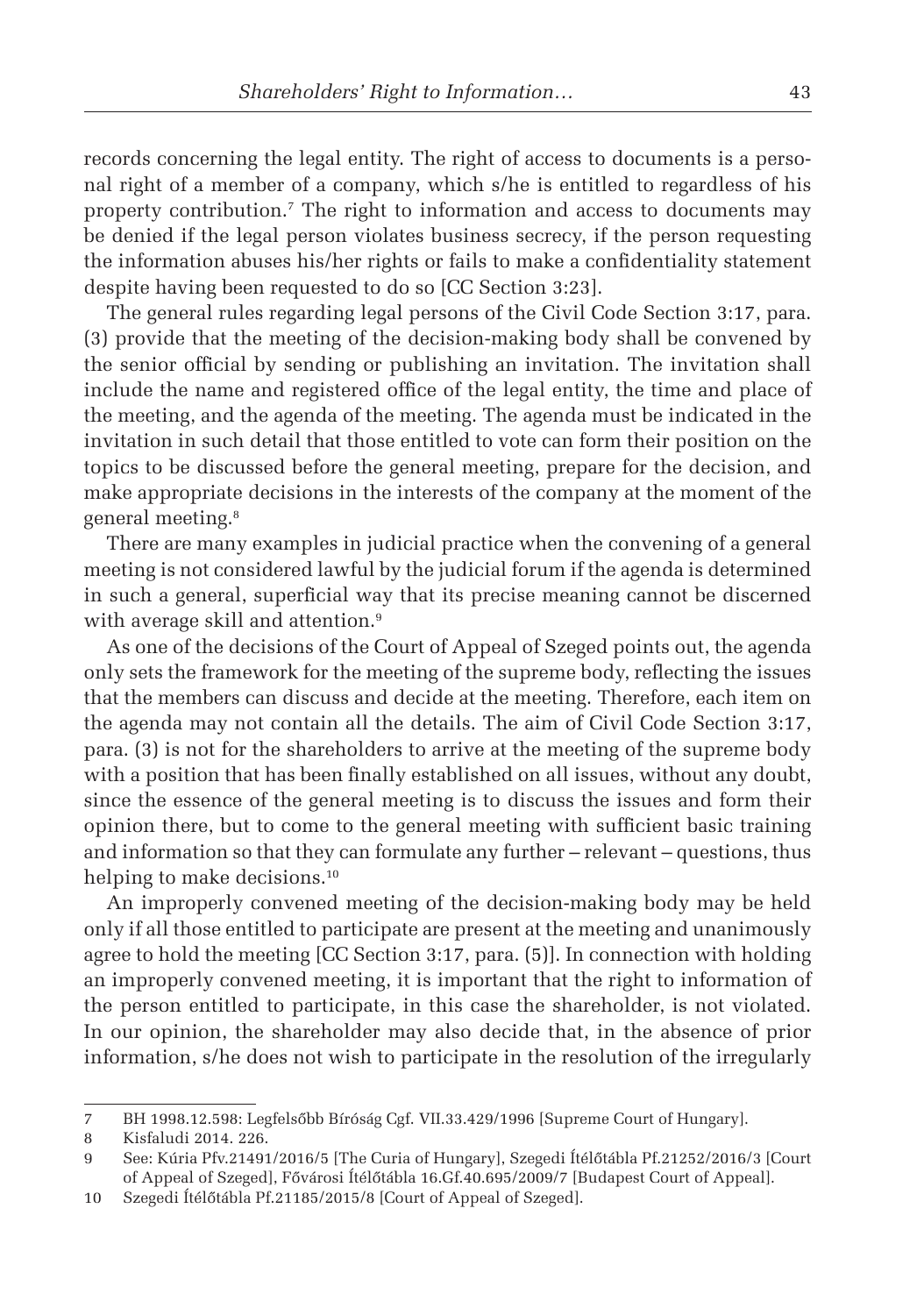convened meeting but agrees to hold it. A shareholder may also decide to agree to hold a meeting that has not been duly convened, to vote on matters that are clear and undisputed to him or her, and to abstain or vote on matters that are not obvious and potentially controversial. A decision may be taken at a meeting of the decision-making body only on an item on the agenda which has been duly communicated. However, if all those entitled to participate are present at the meeting of the decision-making body, a decision may be made on issues not included in the agenda provided that the persons entitled to participate unanimously agree to discuss it [CC Section 3:17, para (6)]. This regulation is intended to facilitate the operation of the company.11

The regulations regarding legal persons of the Civil Code Section 3:17, para. (3) are completed by Section 3:258 with the provision on the obligation for general information of shareholders. Paragraph (1) of the secondly cited Section stipulates that the senior executives of a limited company are obliged to provide the shareholders with all the information necessary for the discussion of the items on the agenda. Civil Code Section 3:258, para. (1) does not specify exactly what information the board of directors should provide to shareholders, but it is clear that informing shareholders relates to the items on the agenda of the general meeting. Shareholders may request to be briefed on the agenda in a written request at least 8 days before the date of the general meeting. The response containing the information must be received by the shareholders at least 3 days before the general meeting. Section 3:258 does not contain a requirement regarding the form of the reply, but it may be inferred from the phrasing that it must be given in writing. It is important to mention that the shareholder's right regulated in this § can only be exercised in connection with the matters set out in the agenda items of the general meeting. If the Board of Directors considers that the information provided in the request for information is not related to the items on the agenda of the general meeting, it may refuse to respond.12 In our opinion, the 8-day deadline can only apply to a written request for information and may not restrict the exercise of the shareholder's rights set forth in Section 3:257 of the Civil Code to be informed at the general meeting. Thus, if the shareholder failed to request written information at least 8 days prior to the general meeting, s/he may do so at the general meeting itself. In our view, the subject matter of a request for information at a general meeting is not limited by law, so any question that could have been asked in advance and has not been formulated in advance for any objective or subjective reason may be asked in advance.

Section 3:258, para. (2) stipulates the right of information related to the report of the senior officials according to the Accounting Act. The Board of Directors and the Supervisory Board shall disclose the relevant information of the report to the

<sup>11</sup> Osztovits 2014. 406.

<sup>12</sup> Kisfaludi 2014. 465.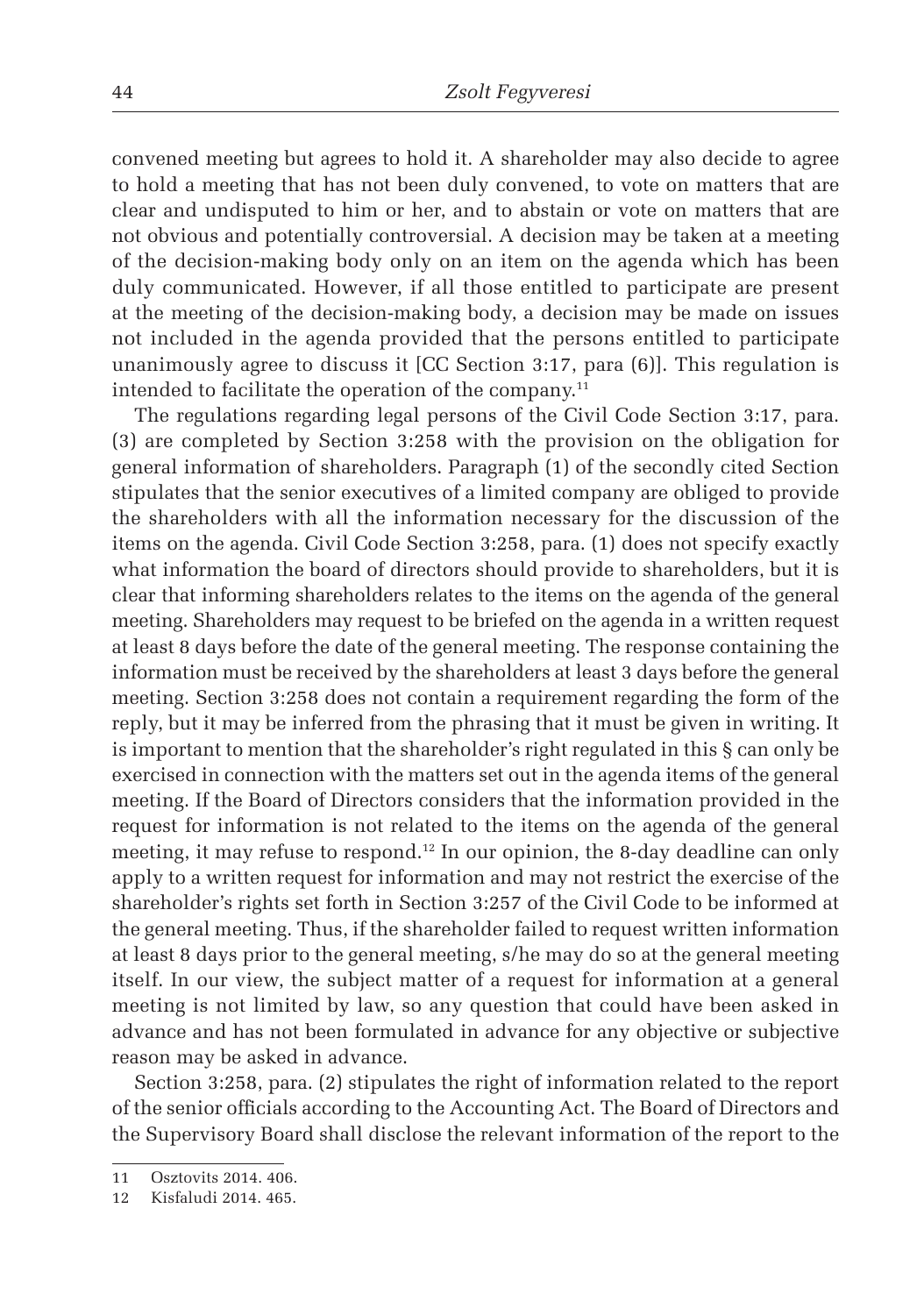shareholders at least 15 days prior to the General Meeting. It can be concluded from the wording of the second paragraph that the information may be provided earlier; however, a shorter deadline may not be prescribed by the Articles of Association. The Civil Code does not specify what constitutes substantial information in relation to the financial statements or the report of the board of directors/ supervisory board, nor does it clarify how that information should be made available to shareholders. In our opinion, the manner of disclosing the relevant information should be stated in the Articles of Association of the company limited by shares; however, if the shareholders have failed to do so, the regulations for sending the invitation to the general meeting shall apply.

Civil Code Section 3:272 contains special provisions for public limited companies in connection with the announcement of the invitation to the general meeting and its content. A separate provision for a public limited company is needed because the shareholder's right to information is much more likely to be violated due to the larger number of shareholders. The method of sending an invitation to the general meeting is not discussed in this paper; however, with regard to the content of the invitation, it is important to mention that it must include the conditions for exercising the right to supplement the agenda and the place where the original and full texts of the draft resolutions and documents to be submitted to the general meeting are available. Among other things, the company must publish on its website the proposals related to the matters on the agenda, the relevant reports of the Supervisory Board, and the proposed resolutions. At the request of shareholders, the materials of the general meeting to be published shall be sent to them electronically at the same time as the disclosure. The purpose of the regulations is to facilitate communication, which is more difficult for public limited companies due to the large number of shareholders, and to ensure the exercise of the shareholder's right to information.

The statutes of a public limited company may not restrict or exclude the shareholder's right to information. The statutes' regulations regarding this are to be considered void. Section 3:258, para. (3), however, does not state what happens in case the Board of Directors withholds information from shareholders related to the items on the agenda of the General Meeting with reference to Section 3:23, para. (2) of the violation of business secrets and economic interests of the company limited by shares. In such a case, if the shareholder considers the refusal to provide information to be unreasonable, he/she may request the court of registration to oblige the legal person to provide the information. At the general meeting, the shareholder is entitled to request information regarding what was said at the general meeting if he/she did not request or receive adequate information on the issues to be discussed before the general meeting or needs further information to resolve certain issues. Although we agree that the right to enlightenment stated in Civil Code Section 3:257 is not the same as the right to information in Section 3:258, para. (1), given that in the first case the information must be requested at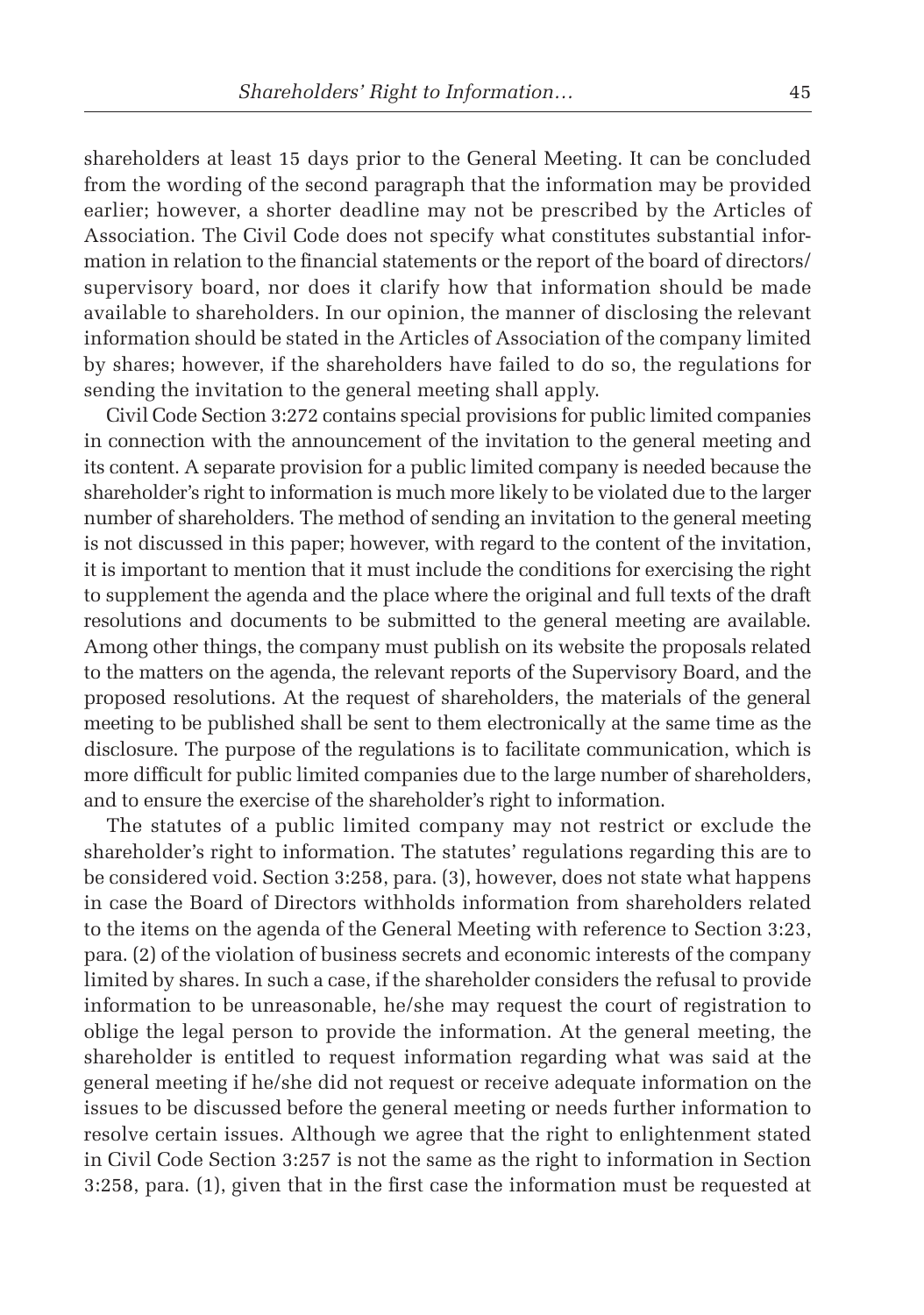the general meeting, while in the second case the briefing takes place several days before the general meeting. We believe that the request for information could be with the same content in both cases, as I have already explained – the shareholder may also request information at the general meeting on the issues listed on the agenda and to be discussed. Of course, the Articles of Association of a public limited company may contain an *expressis verbis* provision for this right, but, in the absence of this, the right to information at the general meeting of shareholders may not be infringed either.13 However, a request for information may relate to what has been said at the general meeting, any new information on the agenda, or new items on the agenda of the general meeting.

#### **3.2. Romanian Company Law Regulations**

Following the 2006 amendment of the Romanian Companies Act, Article 1172 was added, the first paragraph of which takes over the provisions of Article 184 of the previous version of the Act and, on the other hand, includes the OECD's Corporate Governance Recommendations.14 Prior to the 2006 amendment, Article 184 of the Companies Act provided that the company's annual accounts as well as reports of senior executives and auditors should be deposited at the company's registered office or branches within 15 days prior to the general meeting for shareholders to inspect. Shareholders were able to request copies of the annual report and the reports of senior executives and auditors at their own expense.

These provisions have been taken over in Article 117 $^{\circ}$  (1) with some amendments and additions. The amendments include that the company's annual accounts, senior executives' (board of directors, supervisory board) and auditors' reports, and dividend proposals should be deposited at the company's registered office from the moment the general meeting is convened. Prior to the 2006 amendment to the Companies Act, the wording of the Act *expressis verbis* provided that shareholders had 15 days prior to the general meeting to exercise their right of access to the file. On the other hand, Article 117<sup>2</sup>, which was inserted into the law after the amendment, does not provide for this, only that the documents listed above may be viewed by shareholders at the company's registered office from the moment the general meeting is convened, and the company is obliged to provide a copy of the documents. So, the question is what counts as the moment of convening a general meeting? In order to answer this question, we need to examine the legal provisions for convening a general meeting. It can be read from the provisions of the Companies Act that the general meeting cannot be held earlier than 30 days after the publication of the invitation in the Official Gazette, so the shareholder has 30 days from the publication of the invitation to inspect

<sup>13</sup> Osztovits 2014. 809.

<sup>14</sup> Cărpenaru–Piperea–David 2014. 390.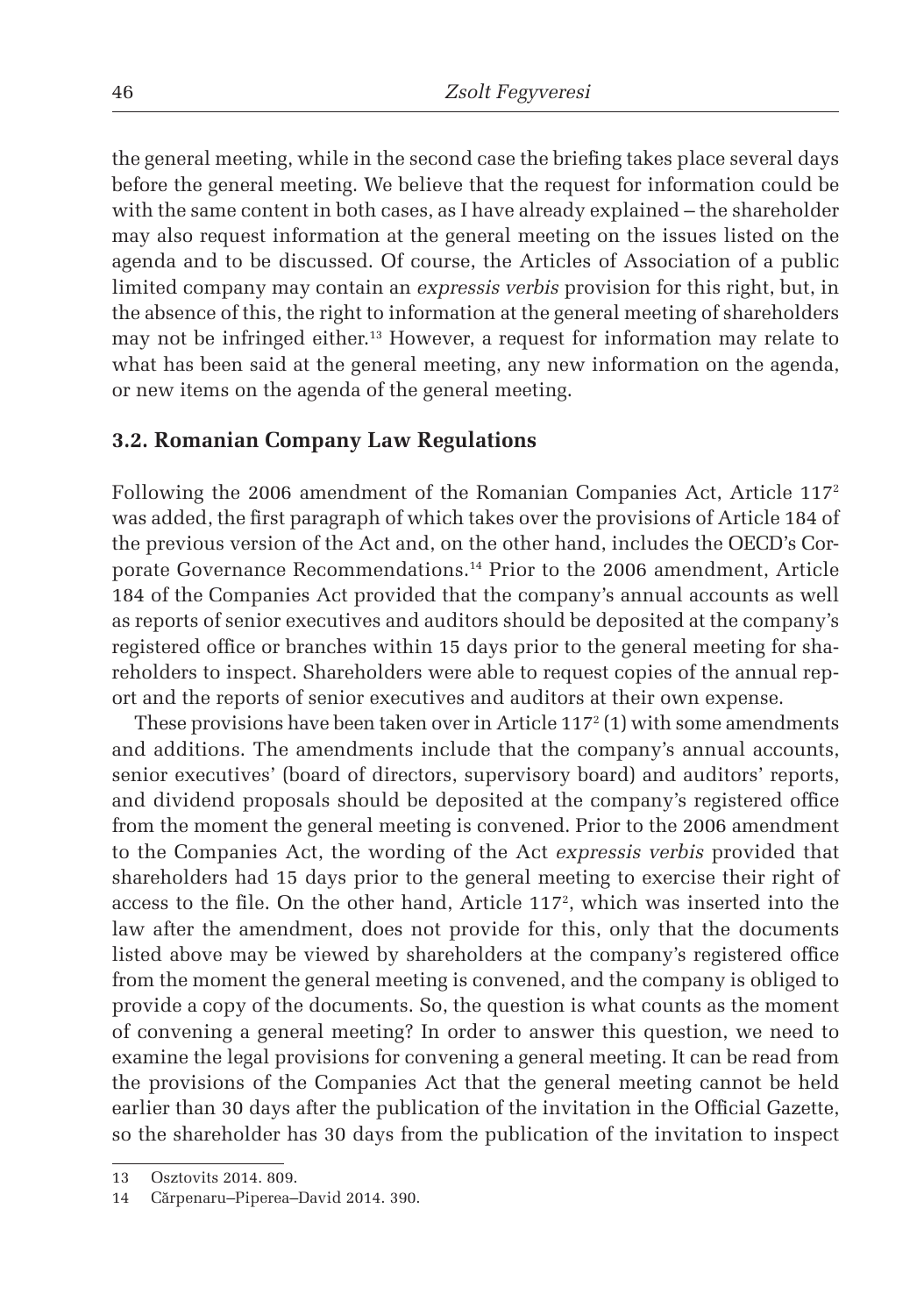the company's official documents listed by law. Of course, the date of the general meeting in the invitation published in the Official Gazette may also be more than 30 days. In this case, the company must grant shareholders a right of access to the file for the entire period between the appearance and the holding of the general meeting.

The invitation to the general meeting may also be sent to the shareholders by registered mail (via post) or, if the company's Articles of Association allow it, by e-mail with a qualified electronic signature, to the e-mail address provided for this purpose. In this case, in our opinion, the moment of receipt of the letter or receipt of the e-mail in the account is considered to be the moment the invitation takes effect. If the company has its own website, then, in order for shareholders to have free access to information, the invitation to the general meeting but also the agenda items supplemented at a subsequent shareholder request, the annual financial statements, and the reports of senior executives and auditors must also be published on the company's website. In this case, the publication of the invitation on the website constitutes the moment of convening, even if the invitation has not yet been published in the Official Gazette or the shareholder has not yet received the invitation to the general meeting by registered mail or electronically.

Different views have been expressed in the literature regarding what exactly counts as the moment of convening the general meeting, from when the shareholder can exercise the right of access to the file. According to some opinions, which we ourselves agree with and have already been described previously in this paper, the moment of convening is the date when the shareholders were notified of the holding of the general meeting in the manner prescribed by the Companies Act or the Articles of Association.15 According to this position, the moment of convening is the publication of the notice of the general meeting in the Official Gazette or the receipt of the registered letter with invitation or the receipt of an e-mail. A contrary opinion states that the sending of a notice of convocation for publication, the sending of a registered letter, or the sending of an e-mail is already considered the moment of the summons.<sup>16</sup>

Article 1172 , para. (3) of the Romanian Companies Act allows all shareholders, regardless of the amount of their financial contribution, to address issues related to the operation of the company to the company's senior executives before the general meeting is held, but after its convening. The questions may relate to both past and future operations.<sup>17</sup> Questions must be formulated in writing and forwarded to senior executives, who are required to answer questions at the general meeting. The Companies Act does not require senior executives to respond in writing or orally to questions asked by shareholders. In our opinion,

<sup>15</sup> Schiau–Prescure 2009. 356.

<sup>16</sup> Cărpenaru–Piperea–David 2014. 392.

<sup>17</sup> Dutescu 2010. 104.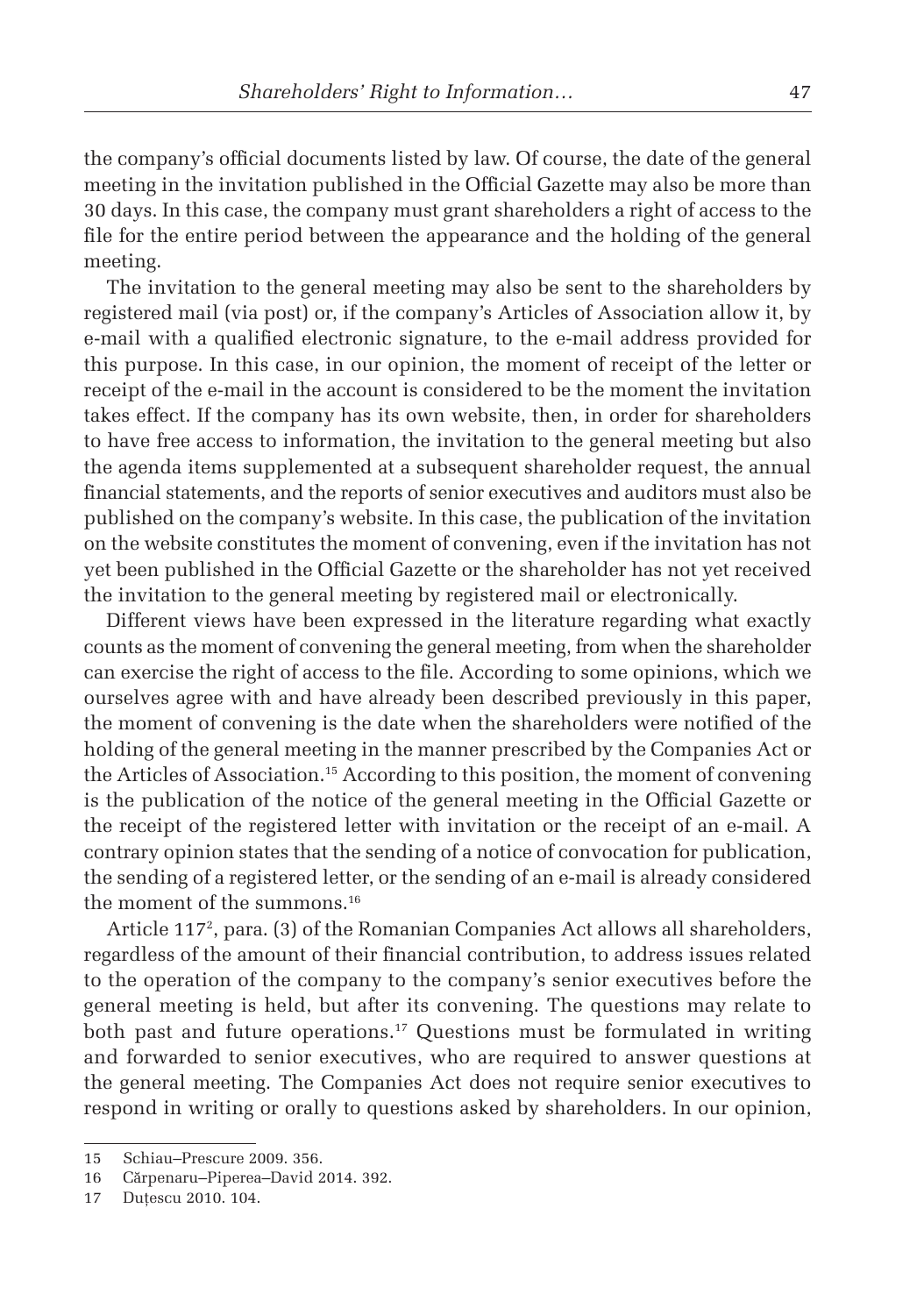the answer can also be given orally in the framework of the general meeting, given that the minutes of the general meeting are drawn up, which the shareholder can later view and request a copy with reference to his/her right to information. The questions asked may also highlight issues that are not included in the agenda items detailed in the invitation to the general meeting.

Unless otherwise provided in the company's memorandum and in the Articles of Association, the company's senior executives may publish their answers on the company's website, and the information so published shall be deemed to be a response. Of course, there is nothing to prevent a shareholder from asking a question again at the general meeting if the answer posted on the website is not exhaustive. The shareholder may explicitly request a written answer to his/her questions at the general meeting. This is especially justified in cases where, due to the complexity of the issue at hand, the company's senior executives are unable to provide an immediate answer at the general meeting. Senior executives may refuse to respond to the general meeting only if it seriously harmed the interests of the company. In such a case, senior executives may invoke Article 1441 , para. (5) of the Companies Act, which prohibits members of the board of directors from disclosing confidential information and trade secrets about the company.

The legislature did not impose a sanction for violating the right to information, but in Romanian case-law we find many examples of a shareholder basing his action for invalidity on a resolution of the general meeting on Article  $117^2$ , para. (3) of the Companies Act. The development of the case-law was also defined in Article 135 of the Companies Act prior to the 2006 amendment.<sup>18</sup> Pursuant to the first paragraph of the repealed provision, shareholders had the right to request information on the company's operations, financial and economic situation from the general meeting between the general meetings, but not more than twice during the financial year. If the company's board of directors did not comply with the shareholder's request within 15 days of filing the shareholders' request for information, the shareholder could apply to the competent judicial authority, which could oblige the company to pay a certain daily fee for the delay to the requesting shareholders. We can see that under the repealed provision the judicial authority could not oblige the company to provide the information requested by the shareholders; however, the fine imposed on the company could have prompted it to provide the requested information.

According to some interpretations in the Romanian legal literature, in the repealed Article 135 of the Companies Act, the legislator deliberately used the plural shareholder designation, thus inclining shareholders to address their issues in an organized and joint manner rather than individually to the company's senior executives. On the basis of this interpretation, the company could also have rejected the shareholder's request for information on the grounds that they could no longer exercise their right under Article 135, given that the two opportunities for information

<sup>18</sup> Act 441 of 2006 repealed Article 135.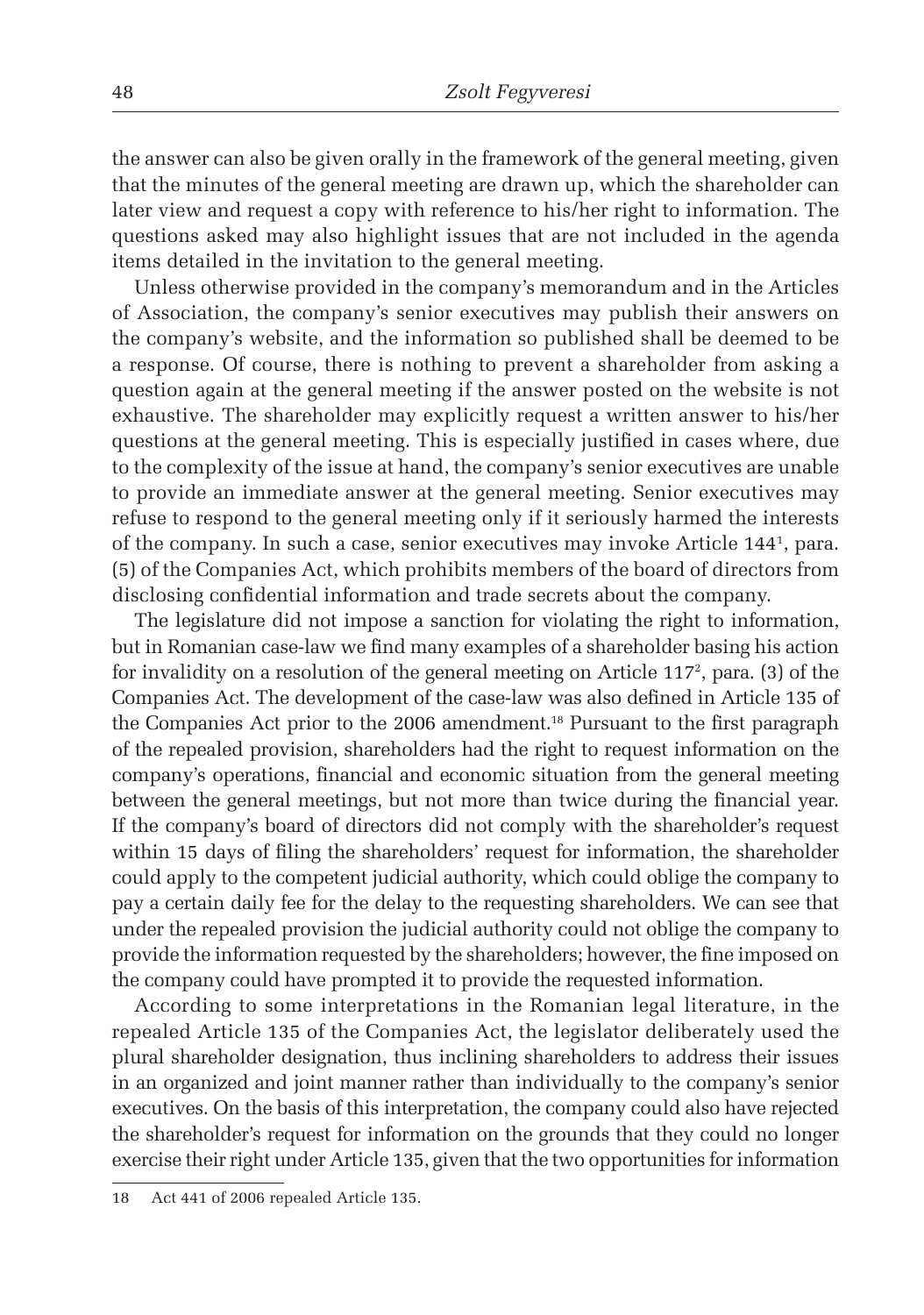had been exhausted in the year in question.<sup>19</sup> In our view, the legislature did not intend to restrict the shareholders' right to information, and the interpretation that emerged stems only from the superficial and often inconsistent wording of the text of the law. In the wording of Article 1172 , para. (3) of the Companies Act 2006, the legal norm explicitly allows all shareholders – regardless of the level of their contribution – to bring to the attention of the general meeting and address issues related to the operation of the company or to senior executives of the company.

As mentioned above, the legislature did not impose a sanction for violating the right to information, but it is a criminal offence under Article 271 of the Companies Act and punishable by six months to three years in prison for the founder, manager, managing director, auditor, or board member as far as he/ she provides shareholders with inaccurate information about the financial and economic situation of the company in bad faith in order to obscure the real situation of the company.<sup>20</sup>

The publication of the invitation to the general meeting in the Official Gazette of Romania serves to inform the shareholders. The invitation shall state the place and time of the meeting and shall include the items on the agenda of the general meeting. Different views were expressed in the literature as well as in the case-law on the level of detail in which the invitation should describe the items on the agenda. In our opinion, the provisions of the Companies Act only state that the items of the agenda to be discussed must be clearly and unambiguously indicated in the invitation to the general meeting; however, the law does not require a detailed description of these. Decision no. 2096/09.01.2012 of the Bucharest Court of Appeal supports this position by adding that it is not enough for the invitation to the general meeting to simply list the items on the agenda but also to explain them in order to provide effective and prior information. The interests of minority shareholders are protected by a provision that allows shareholders representing individually or jointly at least 5% of the share capital to supplement the agenda items.

### **4. The Right of the Shareholder to Be Constantly and Continuously Informed**

#### **4.1. Hungarian Company Law Regulations**

As stated in the Explanatory Memorandum of the Hungarian Civil Code, there is an information asymmetry between the senior executives of the legal person and the members of the company, in this case the shareholders, the senior executives

<sup>19</sup> Cărpenaru–David–Predoiu–Piperea 2002. 307; Duţescu 2010. 104.

<sup>20</sup> Tiţa-Nicolescu 2018. 150.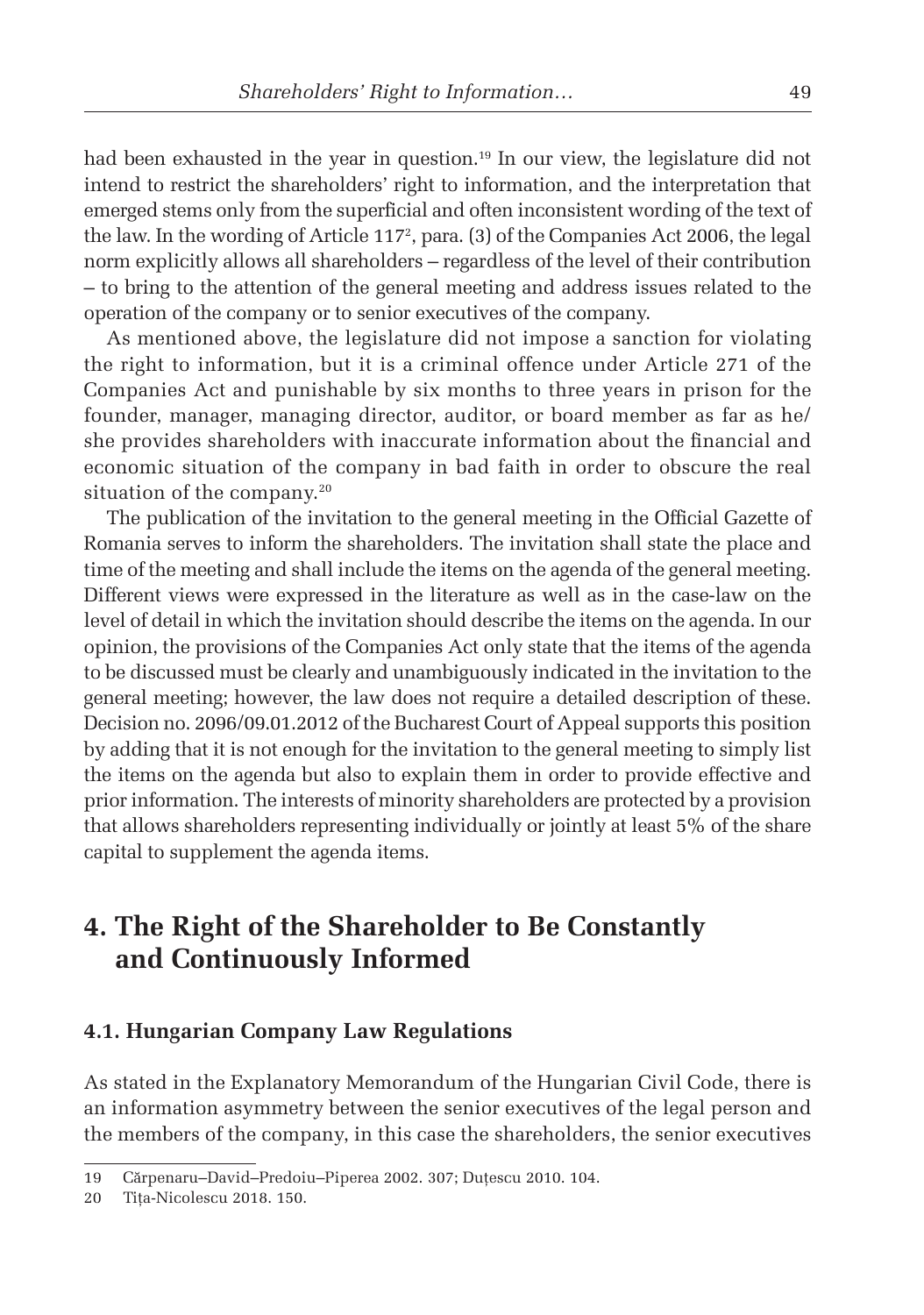of the joint stock company having more information or more accurate information than the other shareholders.21 This is because senior executives have regular access to information as a result of their activities, while shareholders, unless they are members of the company's management, do not necessarily have the information to make strategic decisions and control management.

#### *a) Access to Documents and Protection of Business Secrets*

As already mentioned, the right to information and clarification cannot be limited or excluded by the Articles of Association of a company limited by shares. Information may be disclaimed only in cases stated in Civil Code Section 3:23 if the legal person violated a trade secret, if the person requesting the information abuses his/her right, or if he/she does not make a declaration of confidentiality despite the invitation. According to Section 3:23, the senior official is obliged to provide the members with information about the legal entity and to also provide them with access to the documents and records concerning the legal entity.<sup>22</sup>

Access to documents may be tied to the shareholder's written declaration of confidentiality, or it may be refused by senior executives if it has violated the company's business secrets, if the person requesting the information abuses his/her right, or if the shareholder does not make a declaration of confidentiality despite the invitation. If the shareholder considers the refusal to provide information to be unjustified, the Civil Code shall apply Section 3:23, para. (2), and the registrar may request the court to oblige the legal person to provide the information. The court of registration has jurisdiction to conduct non-litigious legality supervision proceedings.23 In legal proceedings, a shareholder may request the enforcement of his right to information only if a body of the company (board of directors, supervisory board) has made a board decision refusing the request for access to the file.<sup>24</sup> This position is consolidated by the Court of Appeal of Győr, which upheld the decision that in the case of an application for access to documents the court of registration has no jurisdiction to adjudicate it, only in that case if the company's bodies have decided to exclude access to documents, refusing to grant access.25

According to the case-law, the right of access to documents is a fundamental membership right and a means for the shareholder to control the lawful operation of the company and the management. That is why that right cannot be precluded by reference to business secrets alone. Of course, the information and data obtained by

<sup>21</sup> Bill no T/7971 on the Civil Code.

<sup>22</sup> Any shareholder shall be entitled to request a copy or an extract of the minutes of general meetings from the board of directors [CC Section 3:278, para. (5)].

<sup>23</sup> BH 2010.12.550: Legf. Bír. Gfv. X.30.013/2010 [Supreme Court of Hungary].

<sup>24</sup> Varga 2007. 4–7.

<sup>25</sup> Cgtf. IV. 25 335/2016/2 Győri Ítélőtábla [Court of Appeal of Győr].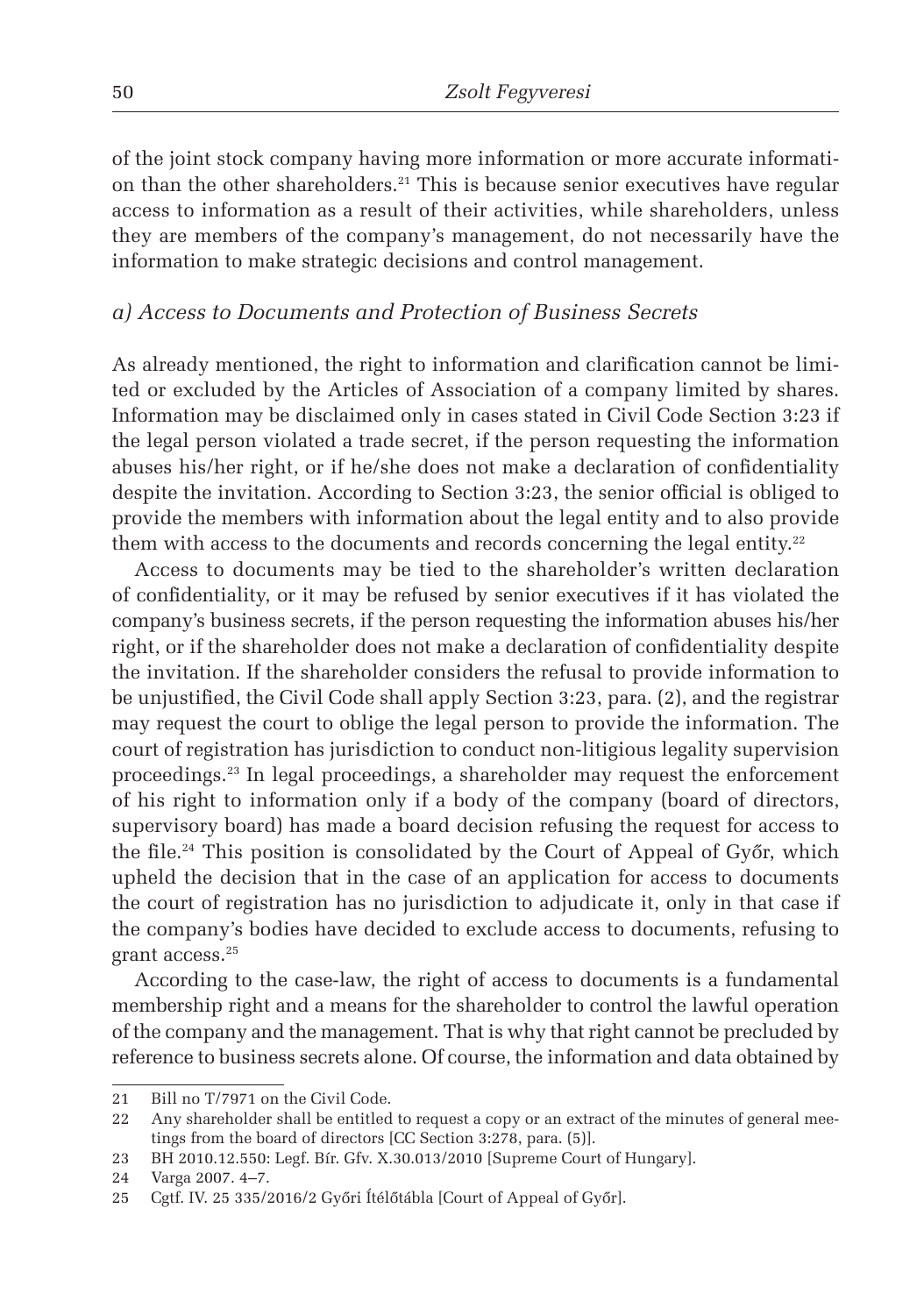enforcing the law must be treated as a trade secret by the shareholder.<sup>26</sup> According to a similar view, disclosure of information covered by business secrecy by a member (shareholder) does not constitute disclosure of the information or disclosure by an unauthorized person. In accordance with established judicial practice, in our view, the right of access to documents, as one of the fundamental rights of membership, cannot be limited to a shareholder by reference to the protection of business secrets. The obligation to maintain business secrecy applies not only to the company's senior executives but also to the company's members/shareholders. In the event of a breach of this obligation, the person required to maintain secrecy shall comply with the provisions of Act LIV of 2018 on the protection of trade secrets and may be subject to the sanctions specified in the law.

#### *b) The Share Register and the Right to Information*

The board of directors of a company limited by shares is required to keep a share register of its shareholders which is accessible to anyone [CC Sections 3:245– 248]. The share register is, on the one hand, the foundation of the exercise of shareholder rights since its entry is a precondition for the exercise of membership rights, $27$  and, on the other hand, it serves to inform the public. One of the individual rights of a shareholder is to ask the head of the share register to be entered in the share register. As a general rule, entry cannot be refused. Entry in the share register is not mandatory for the shareholder; it is only a legal option. However, at the request of the shareholder, the head of the share register is obliged to delete the shareholder from the share register immediately.28 According to Civil Code Section 3:246, para. (4), the data deleted from the share register must remain identifiable.

The share register is a public register open to everyone, the function of which is to identify and get to know the shareholder registered in the share register. The rules concerning the disclosure of the share register and access by third parties are mandatory; they cannot be legally deviated from in the Articles of Association. There is no legal interest in accessing the information in the share register, wherefore access to the share register must be provided without any probability of legal interest.29

The share register provides information about the company limited by shares on the one hand and about who are the shareholders and how many as well as what kind of shares they have on the other hand.<sup>30</sup> Another important function

<sup>26</sup> ÍH 2004.144: Fővárosi Ítélőtábla [Budapest Court of Appeal] 16. Cgf. 44.281/2004/2.

<sup>27</sup> Veress 2019. 206.

<sup>28</sup> Papp 2011. 490–491.

<sup>29</sup> BH 2017.4.124: Kúria [The Curia of Hungary], Gfv. VII. 30.112/2016.

<sup>30</sup> Kisfaludi–Szabó 2008. 1150.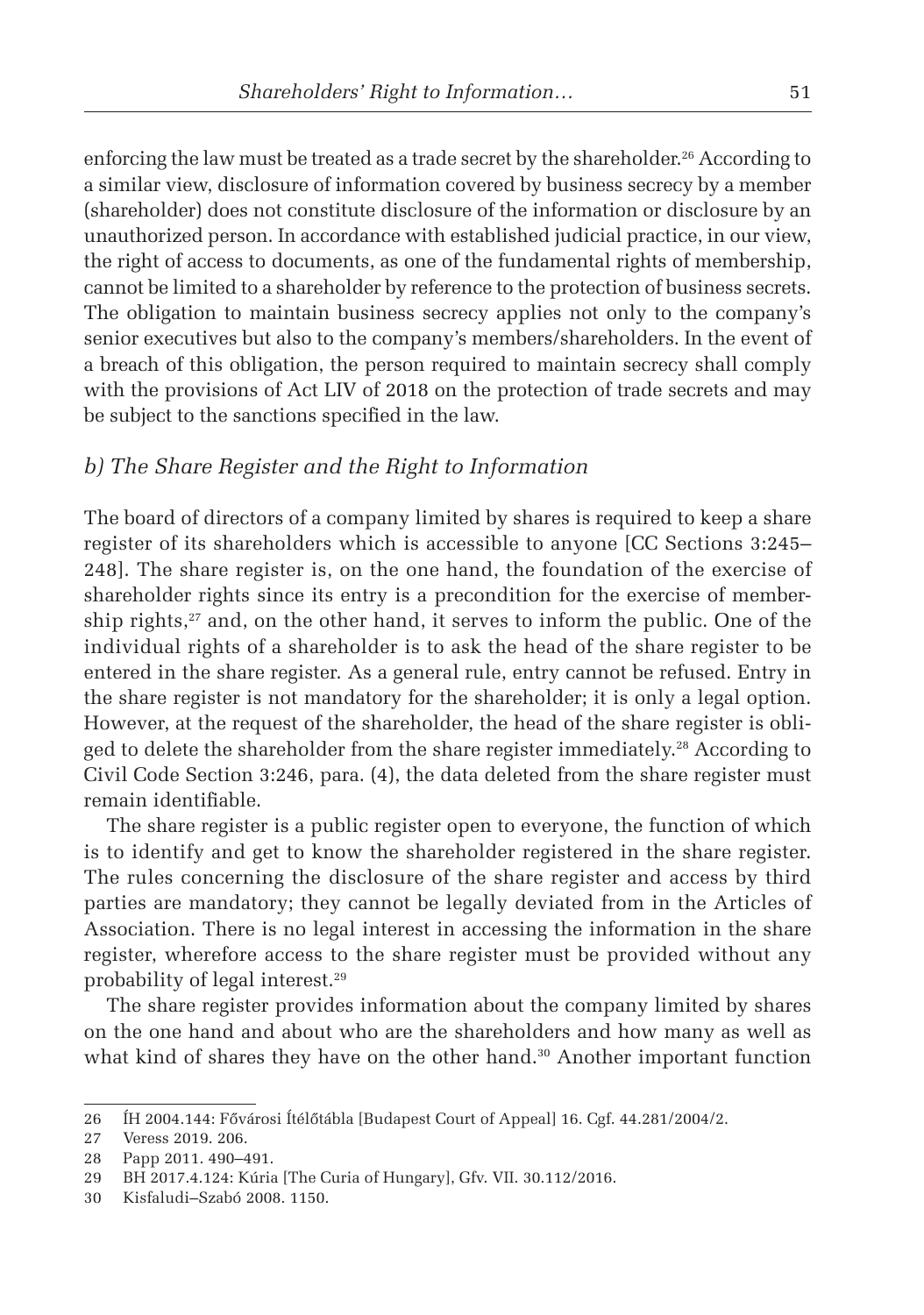of the share register is that the shareholder can exercise his shareholder rights against the company, including the right to information and access to documents, only if s/he is registered in the share register. Of course, the non-entry in the share register does not affect the shareholder's right of ownership over the share, and thus the right to transfer the shares.

The share register is kept by the board of directors of the company [CC Section 3:245, para. (3)], but they may instruct a clearing house, central securities depository, investment firm, financial institution, lawyer, or auditor to keep the share register. The permanent auditor of the company may not be instructed to keep the share register. If the share register manager is a foreign resident, access to the share register must also be provided at the registered office of the company limited by shares or at a site (office) located in the same settlement as the registered office of the company.<sup>31</sup> In the case of a public limited company, the fact of the order, the details of the trustee, and the information on access must also be published on the company's website. It is also important from the point of view of the right to information that if the data recorded in the issued share or in the share register change, these will be modified by the management.

Disclosure of the information contained in the share register means that it can be inspected by anyone, be it a shareholder of the company limited by shares or an outside third party. However, a copy of the data in the share register can only be requested by the person for whom the share register contains existing or deleted data, i.e. only by a person who was or is a shareholder of the company and has applied for entry in the share register. Civil Code Section 3:247 follows from the provisions of para. (2) that a shareholder who has not requested to be entered in the share register does not have the right to request copies because the share register does not contain information about such a shareholder. The right of access to the share register cannot be denied on the grounds that it would violate the company's business secrets, and so Section 3:23, para. (2) is not applicable in this case.<sup>32</sup>

The applicant may request a copy only of the personal part of the share register. The public limited company or the person entrusted with the management of the share register must provide access to it at all times during its working hours at its registered office. A copy of the book of events may be requested from the manager of the share register, who must issue it to the holder free of charge within five days of the request. During the inspection of the share register, the company limited by shares is obliged to inform the inspector (shareholder) if it has initiated an ownership matching to keep the share register. However, if the share register already contains the details of the shareholder matching, the manager of the

<sup>31</sup> Government Decree no. 67/2014. (III. 13.) § 1.

<sup>32</sup> Kisfaludi–Szabó 2008. 1156.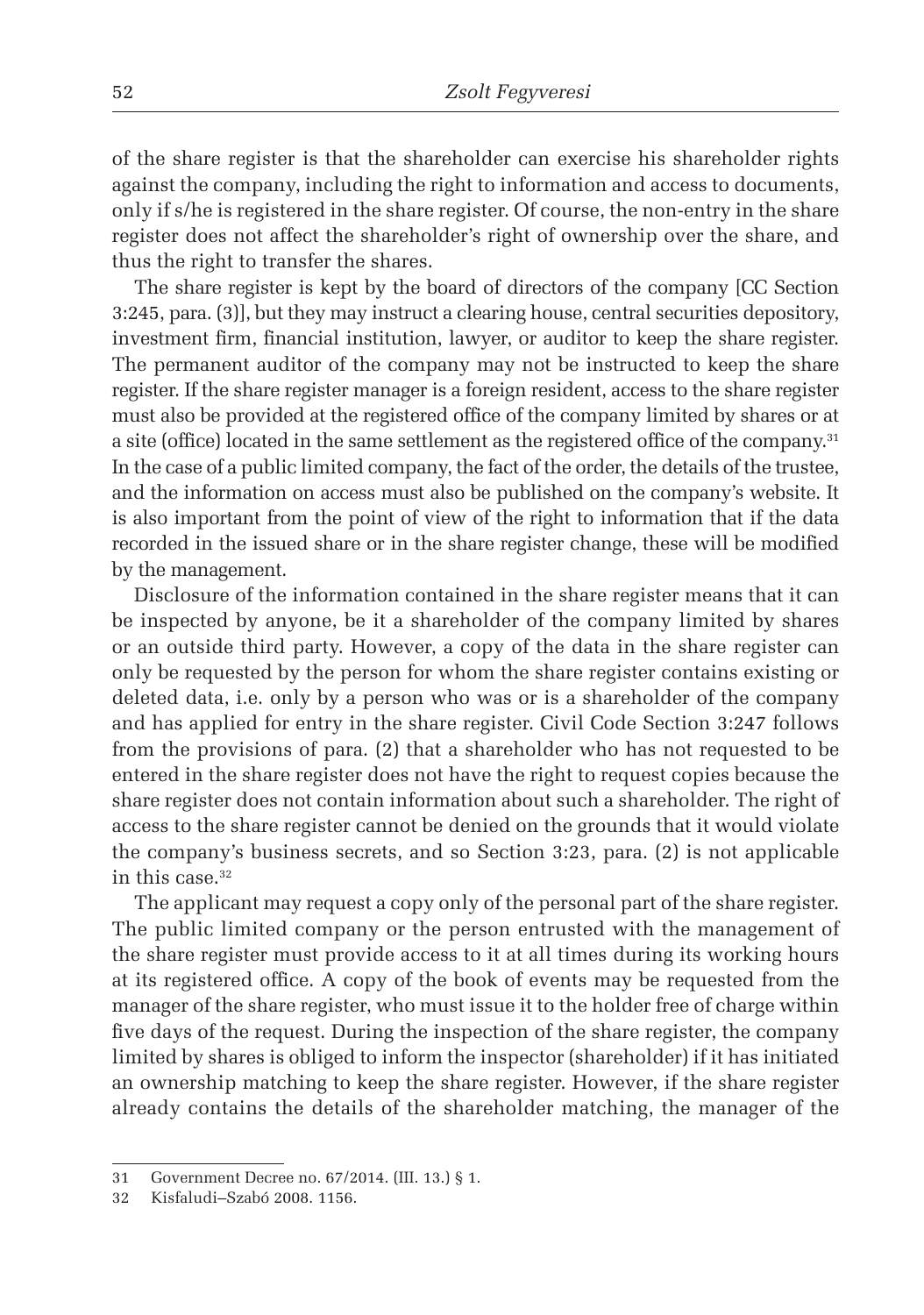share register is obliged to inform the insider about the record date of the last shareholder matching.<sup>33</sup>

#### *c) Minutes of the General Meeting and Right to Information*

Minutes shall be drawn up of the general meetings of the company limited by shares and the resolutions passed there [CC Sections 3:278-279] signed by the secretary of the minutes and the chairman of the general meeting. The board of directors of the public limited company is obliged to place and keep the minutes of the general meeting and the attendance sheet of the general meeting among its own documents. If the Articles of Association of the company limited by shares allow for decision making without holding a meeting, the shareholders shall vote in writing. Of course, no minutes will be drawn up of the general meeting in such a case, but the board of directors is obliged to notify the shareholders of the result of the vote. The result of the vote will be notified to all shareholders listed in the share register, whether or not they attended the general meeting. The Civil Code does not specify how the notification may be made, but in our opinion this issue can be settled in the Articles of Association of the joint stock company.

In the case of a conference general meeting, what has been said and the decisions taken must be recorded in such a way that they can be verified later. If a record has been made of what was said at the general meeting, the minutes shall also be prepared on the basis of the record, which shall be certified by the board of directors.

Any shareholder who does not participate in the general meeting may request a copy of the minutes of the meeting or an extract containing part of the minutes from the board of directors. Civil Code Section 3:278, para. (4) serves to inform shareholders and third parties, according to which the board of directors of a public limited company must submit the minutes of the general meeting and the attendance form to the registry court within thirty days after the end of the general meeting. This provision in Act IV of 2006 on business associations, Section 238, para. (3) required all public limited companies, regardless of their form of operation, to create the possibility for the company to submit only a certified copy of the extract from the minutes and the attendance form to the court of registration with reference to the protection of business secrets. The Civil Code has now retained this requirement only for public limited companies, with the modification that the public limited company is required to submit the minutes of the general meeting, thus eliminating the possibility to submit an extract.<sup>34</sup> Of course, a private limited company is also obliged to keep the minutes of the general meeting and submit them to the court of registration in the procedure

<sup>33</sup> Government Decree No. 67/2014. (III. 13.) § 4. para. (2).

<sup>34</sup> Gál 2018. 392.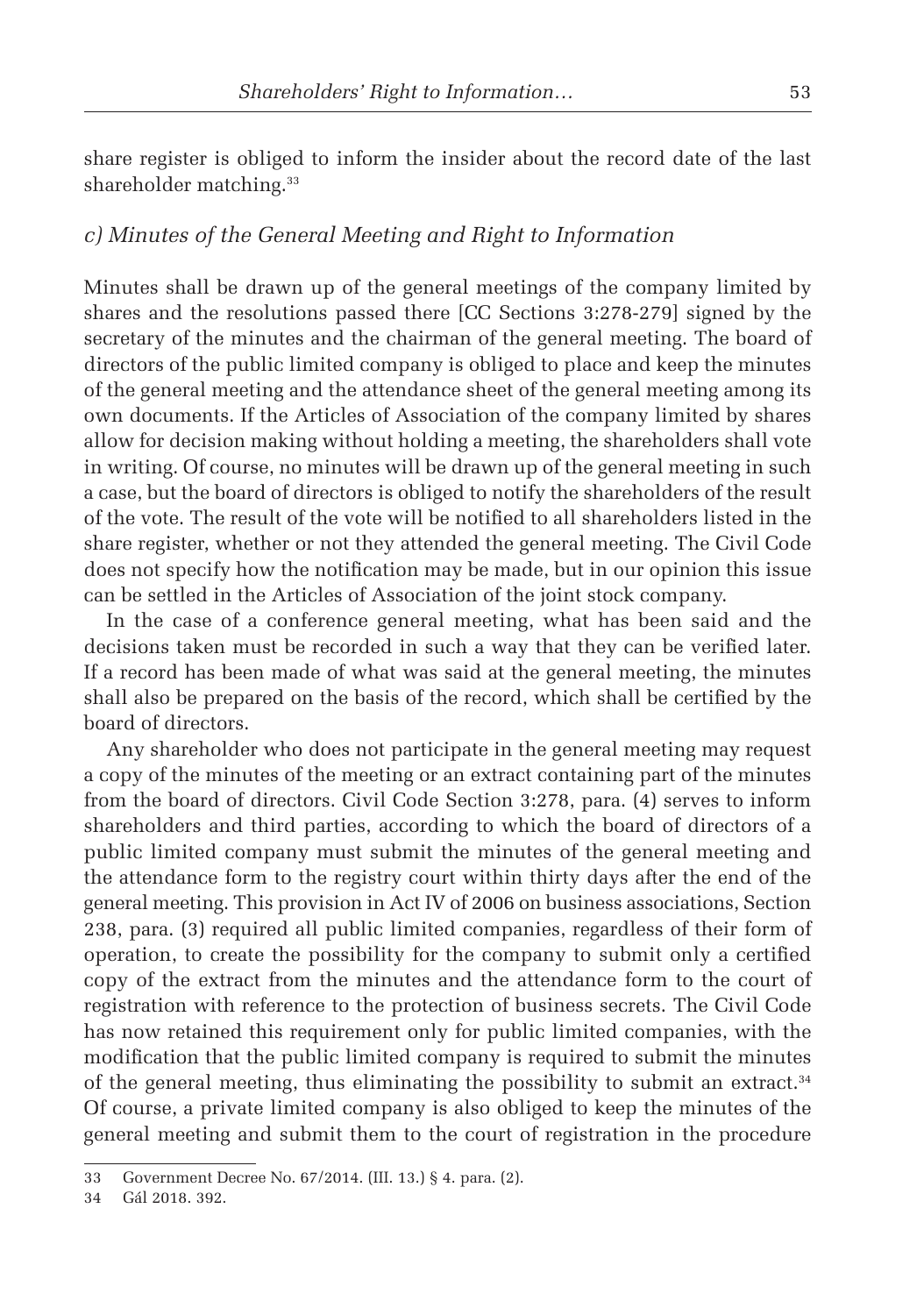for amending the register.35 Civil Code Section 3:279 states that a public limited company is obliged to publish the resolutions passed at the general meeting. The method of disclosure is not regulated by law; however, it is clear that the decision can be published at least on the website of the joint stock company. As we can see, in the case of a public limited company, the range of persons entitled to information is wider than the shareholders of the company. In our view, by extending the scope of beneficiaries, the legislator intended to ensure capital market transparency because only detailed information of investors can ensure the proper and efficient functioning of the market.

#### *d) Changes in the Status of the Company Limited by Shares and the Right to Information*

The shareholder has the right to information and access to document also in the case when the company limited by shares decides on a transformation, merger, or division. Regarding changes in the status of legal entities and companies, Civil Code and Act CLXXVI of 201336 contains provisions. When drafting the provisions regarding the status changes, the legislative took into account Council Directives 82/891/EEC and 89/666/EEC and Directives of the European Parliament and of the Council 2005/56/EC, 2009/101/EC, 2011/35/EU, and 2012/30/ EU, which have since been repealed by Directive 2017/1132.

The Civil Code places among its general rules applicable to legal persons the general provisions on the transformation, merger, or division of legal persons [CC Sections 3:39–47]. Here we also find regulations on the mandatory disclosure of members (shareholders) of a legal entity. The change of status is decided by a resolution of the members or founders (shareholders) of the legal entity (joint stock company). Following the decision, the management (board of directors) of the legal entity is obliged to prepare a plan containing the draft balance sheet corresponding to the decided change of status so that the members or founders (shareholders) of the legal entity can make a well-founded and serious final decision on the change of status.37 The management is obliged to communicate the completed draft balance sheet to the members or founders (shareholders).

According to Act CLXXVI of 2013, under the common rules on changes in the status of legal persons, the decision-making body of a legal person decides on the change of status twice (the two-seat procedure is the rule). First, the decisionmaking body (general meeting) of the legal person (company limited by shares) determines whether the members of the legal person agree to the change of status on the basis of a proposal from the management (board of directors) of the legal

<sup>35</sup> Kisfaludi 2014. 488.

<sup>36</sup> Act CLXXVI of 2013 on the Reorganisation, Merger and Demerger of Legal Persons.

<sup>37</sup> Sárközy 1998. 193.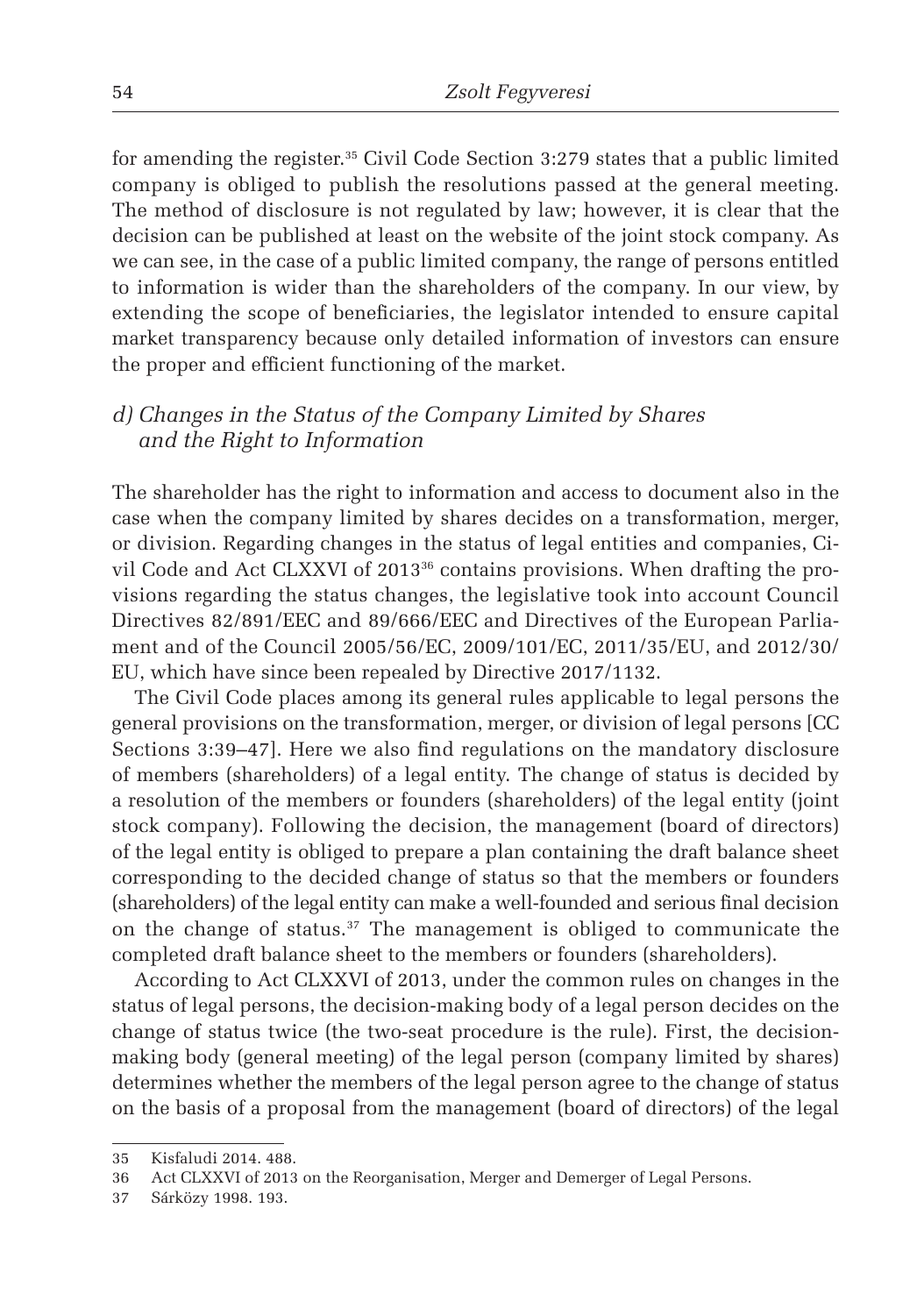person. If the legal person has a supervisory board, the supervisory board shall also give an opinion on the proposal prior to the decision of the decision-making body. If the members (shareholders) do not agree with the intention to transform, it will become pointless to discuss the detailed issues related to the further change of status.38 However, if they agree to the transformation, merger, or division of the legal entity, the management will prepare a plan for the change of status, which it will communicate to the members (shareholders) in writing. Informing the members and getting to know the plan thoroughly is necessary in order for a final decision on the change of status to be made at the meeting of the decisionmaking body at the second decision making [Act CLXXVI of 2013, Sections 1–11].

In the case of a merger of legal entities, after the first meeting of the members of the legal entities affected by the merger, the management is obliged to provide all information related to the merger. As part of the draft terms of merger and division, a contract of merger or division shall be drawn up and communicated to the members of the legal person in writing together with the plan. Following the final decision on the merger or division, the legal entity is obliged to initiate the publication of a notice to the Company Gazette within eight days of the decision, which must be published in two consecutive issues.

In the event of a merger or division of public limited companies, the management of the public limited companies has additional obligations. At the same time as drawing up the merger or division agreement, they must draw up a written report justifying the need for the merger or division and the share exchange ratio, explaining the legal and economic aspects. A complete or abstract copy of the documents available to the shareholders shall be prepared at the request of the shareholder at the expense of the joint stock company. The management is also obliged to inform the shareholders at the general meeting if there has been a significant change in the company's assets between the preparation of the merger or division plan and the date of its approval by the general meeting [Act CLXXVI of 2013, Section 24, paras. (2)–(3)]. The application of Section 24, para. (2) of the Act is complicated by the fact that it is not clear from the text of the act what the legislator means by a document available to the shareholder. In this case, the general rules on access to documents in the Civil Code and judicial practice apply.39

The public limited company shall submit the plan, the draft contract, the written report prepared by the senior executives, and the auditor's report to the court of registration of the merging limited liability company or the demerging limited liability company thirty days before the general meeting approving the merger or division agreement. With this provision, the law ensures access to information for shareholders on the one hand and for creditors on the other.<sup>40</sup>

<sup>38</sup> Bakos 2011. 117.

<sup>39</sup> Adorján–Gál 2010. 175–176.

<sup>40</sup> Bakos 2011. 138.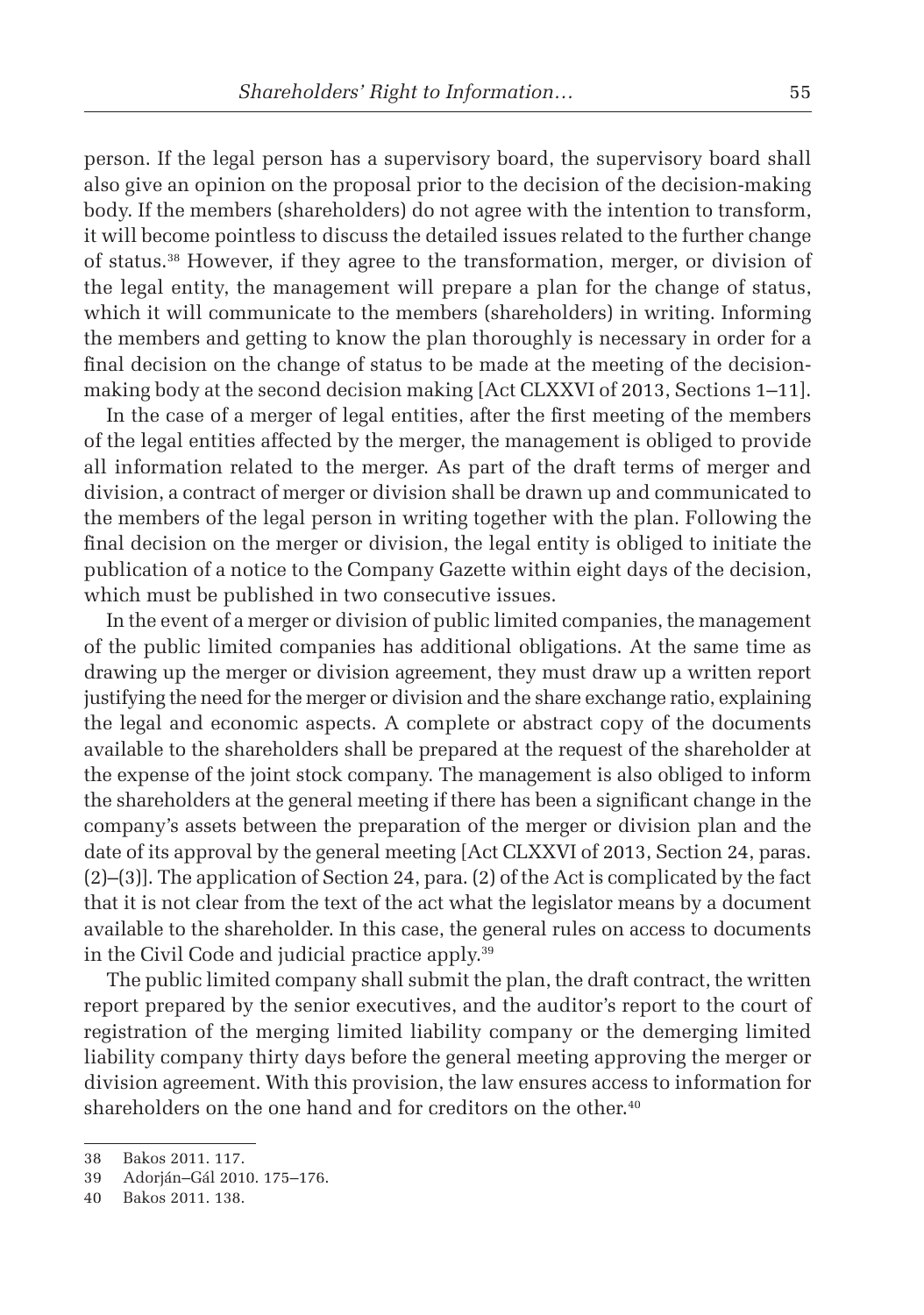The companies limited by shares participating in the merger are obliged to ensure the shareholders' right of access to the file. Therefore, at least thirty days prior to the second general meeting deciding on the merger, each shareholder may inspect the merger plan, the content of the merging companies' accounts for the last three years, the written report of the management, and the auditor's report at the registered office. Shareholders of merging companies may also inspect the records of a company of which they are not shareholders. At the request of the shareholder, they shall make a copy of all the documents available to them or of each of the documents specified by the shareholder at the expense of the joint stock company. If a shareholder requests the sending of documents electronically or consents to the sending of documents electronically, the documents shall be sent to the electronic address provided by him/her [Act CLXXVI of 2013, Section 25, paras. (1)–(3)]. In our view, the right of access to the file of the shareholders of the merging company cannot be denied by reference to business secrets. However, if the company limited by shares provides free access to the documents on its website at least thirty days before the date of the general meeting approving the merger agreement and at least until the close of the general meeting, it is exempt of the obligations contained in Section 25, paras. (1)–(3) of Act CLXXVI. In the case of publication on the website, the company must ensure that the documents can be downloaded and printed from the website. However, one must continue to have access to the documents at the company's registered office [Act CLXXVI of 2013, Section 25, para. (4)].

#### *e) Trade Register and the Right to Information*

In conformity with the introductory provisions of Act V of 2006 on Public Company Information, Company Registration and Winding-Up Proceedings, the purpose of the Law is to establish the procedure for founding and registering enterprises and the constitutional rights of entrepreneurs, security of trade, creditors' interests or other public interests to ensure full accessibility of the data in the public register of companies, either directly or electronically. The tasks of the court of registration are listed exhaustively in the law, which include the obligation to provide information on company documents and company register data.

The purpose of the company register is to make the registered company data available to the public so that anyone (including the shareholders of the company limited by shares) can view it without proving their interest.<sup>41</sup> Existing and deleted company register data and company documents are public. The public company information is provided by the Court of Company Registration, the Company Information Service, and the publication in the Company Gazette [Act V of 2006, Section 10, para. (1) and Section 11]. In the Court of Registration, anyone can

<sup>41</sup> Sárközy 2014. 261.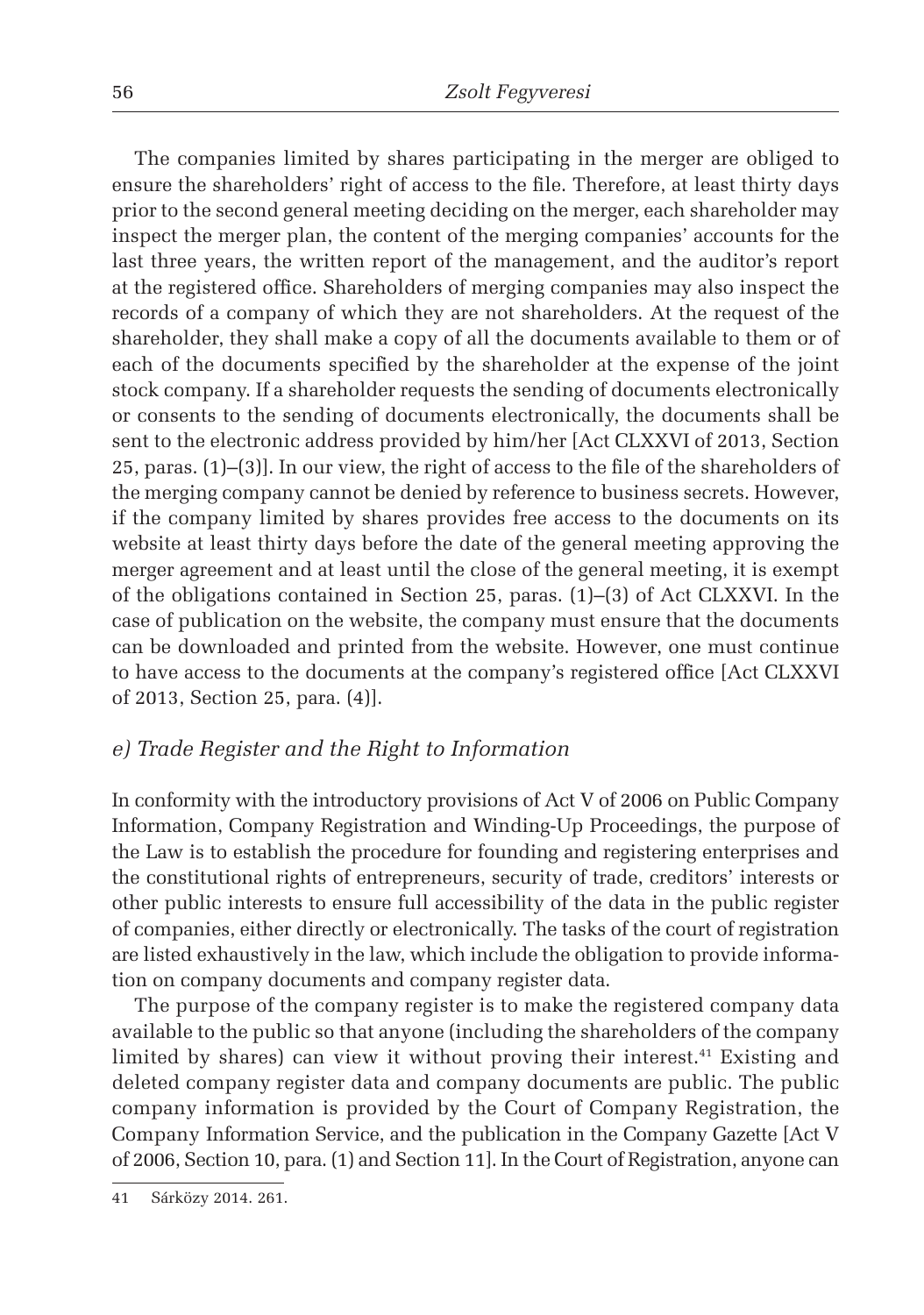view the company documents free of charge and make a note of them. A copy of the company register, a company statement, or a company certificate can be requested. The copy of the company certifies all existing and deleted data of the register of companies, the extract of the company certifies the existing data of the register of companies, and the company certificate, depending on the application, authentically certifies some existing or deleted data of the register of companies. The deleted data must remain identifiable in the company register [Act V of 2006, Section 12, para. (1)].

#### **4.2. Romanian Company Law Regulations**

#### *a) Share Register, Resolution Book, and the Right to Information*

Pursuant to the first paragraph of Article 177 of the Companies Act, a public limited company is required to keep various records in connection with the operation and activities of the company. Thus, the directors or the board of directors is required to keep a register of shareholders, a book of general meetings and resolutions passed thereon, and a record of the bonds issued. The share register must indicate the surname and last name, ID number, residence (in the case of an individual), name and registered office (in the case of a legal person) of the shareholders as well as the payments made for the shares. The Romanian Companies Act also allows the share register to be kept by an authorized person (*Depozitarul Central*), but the law also stipulates that this can only be a legal entity authorized for this purpose. The share register is public, so not only shareholders but also third parties can gain insight into it. Furthermore, the share register is also important from the point of view that the transfer of shares and the exercise of the rights conferred by a share are only possible if they have also been transferred to the share register.<sup>42</sup>

The book of general meetings and resolutions is the record of the minutes of the meetings and deliberations of the general meeting. The minutes shall include the resolutions passed at the general meeting, the number of votes cast, possible abstentions, and dissenting opinions on the resolutions. Similar to the book of general meetings and resolutions, the minutes of the meetings of the senior executives of the company limited by shares and the decisions made there are prepared, and then they are entered in a single register/book. Decisions must be recorded in order to be valid and enforceable.

Pursuant to Article 131, para. (5) of the Act, a public limited company is also obliged to inform the shareholder of the resolutions passed at the general meeting and the result of the vote at the request of an individual shareholder. If the company has its own website, the results of the general meeting voting must also be published on this website within 15 days from the date of the general meeting. The provision mainly serves the interests of shareholders and provides adequate protection for

<sup>42</sup> Dutescu 2010. 109.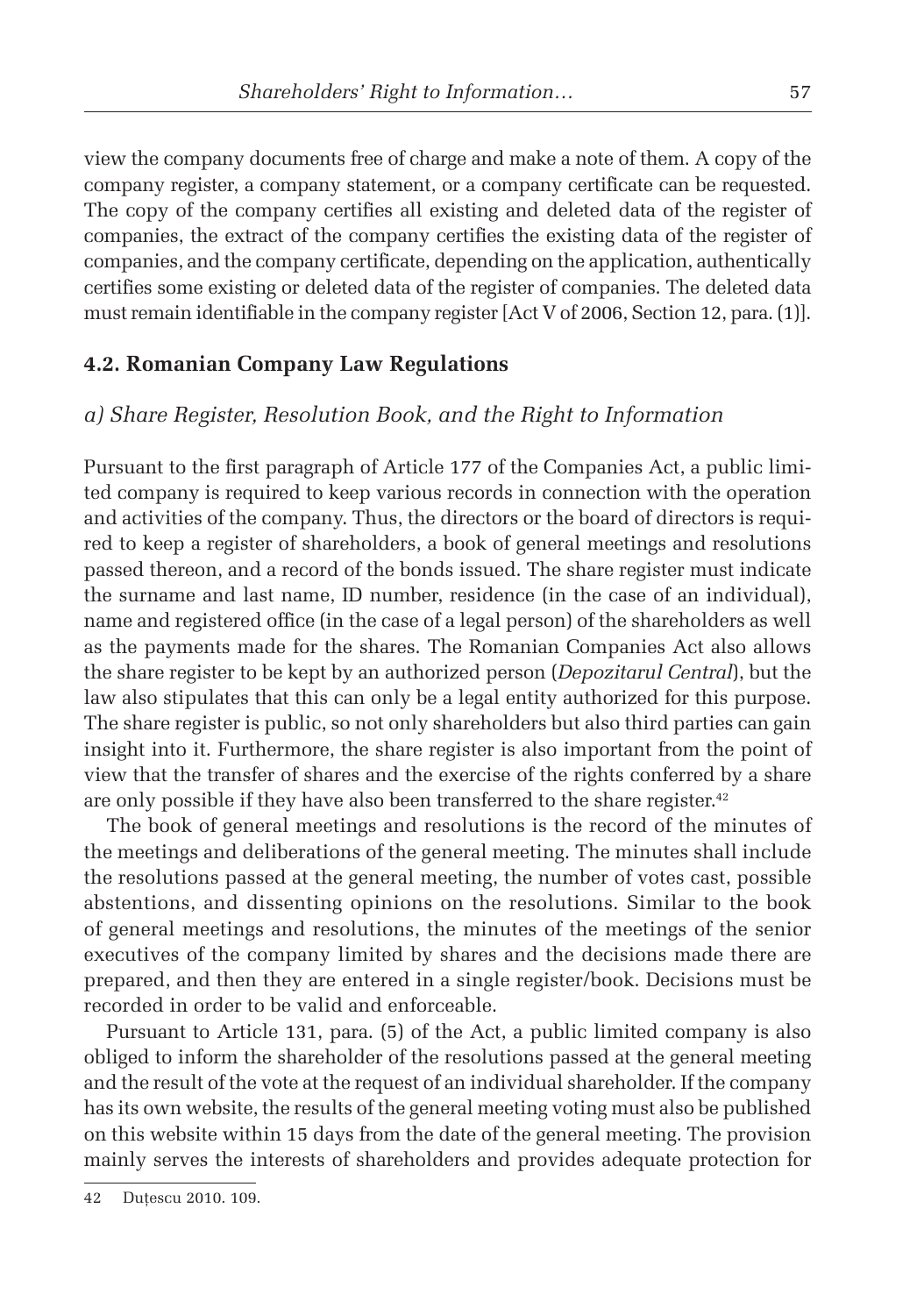those who did not attend the general meeting of the company limited by shares. The text of the law does not specify how the information is to be provided, but this can be deduced from Article 178, which requires senior executives to make copies of the share register, of the book of general meetings, and of the resolutions issued at the request and expense of shareholders and make them available to them. The resolutions passed at the general meeting must be submitted to the court of registration so that they can be published in Annex IV of the Official Gazette. Therefore, resolutions of the general meeting can only be enforced after this step against third parties. There are 15 days to submit resolutions to the general meeting; however, the wording of the law is inaccurate and does not clarify when the 15 day period begins to run. In our opinion, the time limit begins to run when the person chairing the general meeting and the secretary of the general meeting have authenticated the minutes by signing them. In our view, this moment coincides with the end of the general meeting, when the minutes of the general meeting must also be prepared. There is also a position in the literature that the 15-day deadline starts after the closing of the general meeting; however, the minutes of the general meeting can be prepared within the available deadline.<sup>43</sup>

The law does not require a public limited company to present minutes of meetings and decisions of senior executives at the request of a shareholder.<sup>44</sup> Of course, this does not mean that a shareholder cannot request and receive access to these minutes. They may do so, for example, in accordance with the principles and procedure laid down in the company's statutes. Unless the Articles of Association of the public limited company provide for this and the senior executives deny the shareholder the right of access to the file on the grounds that the Companies Act does not *expressis verbis* instruct senior executives to present minutes of their meetings and decisions at the shareholder's individual request, the general meeting may instruct senior executives to present the requested minutes. There is also an example in case-law that, at the individual request of a shareholder, a court decision required the senior executives of a public limited company to present the minutes of the meetings and the decisions taken there.<sup>45</sup>

#### *b) Changes in the Status of the Company Limited by Shares and the Right to Information*

The shareholders' right to information is guaranteed by Article 244 of the Companies Act, which requires the company's senior executives to make the draft merger or division agreement available to shareholders at least one month before

<sup>43</sup> Dutescu 2010. 109.

<sup>44</sup> Catană 2007. 6.

<sup>45</sup> Cărpenaru–Piperea–David 2014. 626. Curtea de Apel Ploieşti [Court of Appeal of Ploieşti], Decision no. 1270/2001 2001. 248–251.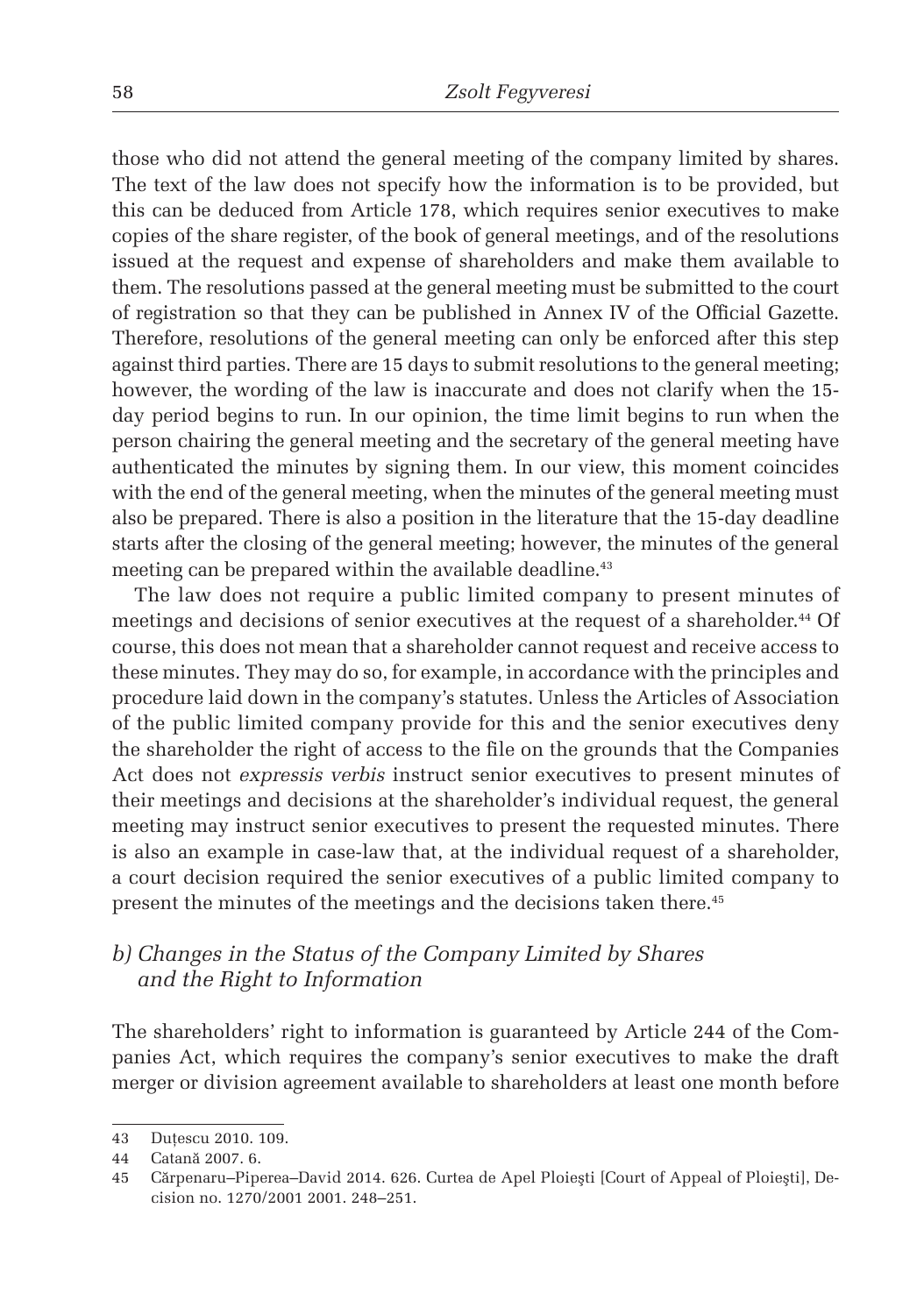the date of the general meeting deciding on the draft terms of merger or division. The company's senior executives must also prepare a detailed written report explaining the legal and economic aspects of the draft merger/division agreement and the share exchange ratio. Article 244, para. (3) of the Act provides that the preparation of a written report is not obligatory if the shareholders of the companies involved in the merger/division agree to it unanimously. In addition to the draft contract and the accounts, the following must be made available to the shareholders: the annual accounts and annual business reports of the companies involved in the merger or division for the last three financial years; the auditor's report; if necessary, an interim report covering a date not earlier than the first day of the third month preceding the date of the draft terms of merger/division if the last annual report relates to a financial year ending more than six months before that date; an expert examination of the draft terms of merger or division and a record of contracts not yet performed with a value of more than 10,000 RON.

If the company has its own website and has published the listed documents on its website, it is not obliged to make them available to shareholders at its registered office. However, regardless of the publication on the website, the company is obliged to make copies or extracts of the listed documents free of charge at the request of the shareholders and to make them available to the shareholders. With the approval of the shareholders, the information and copies of the documents may also be sent to the parties concerned by e-mail. However, if the documents relating to the merger or division can be downloaded from the website, the company is not obliged to send the required documents on paper or electronically at the shareholder's request.

#### *c) Trade Register and Right to Information*

Last but not least, shareholders can obtain information on the transactions recorded in the trade register relating to the company from the trade register kept by the National Trade Register Office (*Oficiul Național al Registrului Comerțului*). The trade register is publicly available under Article 4 of the Trade Register Act,<sup>46</sup> which governs it, and is therefore available not only to the company's shareholders but to everyone. The Registry shall provide – at the expense of the applicant  $-$  a certified copy of the entries in the Register and the documents submitted by a particular company as well as the information relating to the data contained in the Register, and it shall issue certificates as to whether a particular document or transaction has been registered. Documents can also be requested and issued in person, by post, and electronically.

Of course, the documents and transactions recorded in the trade register and the information stored there do not provide a complete view of the operation of

<sup>46</sup> Act no. 26/1990 on the Trade Register.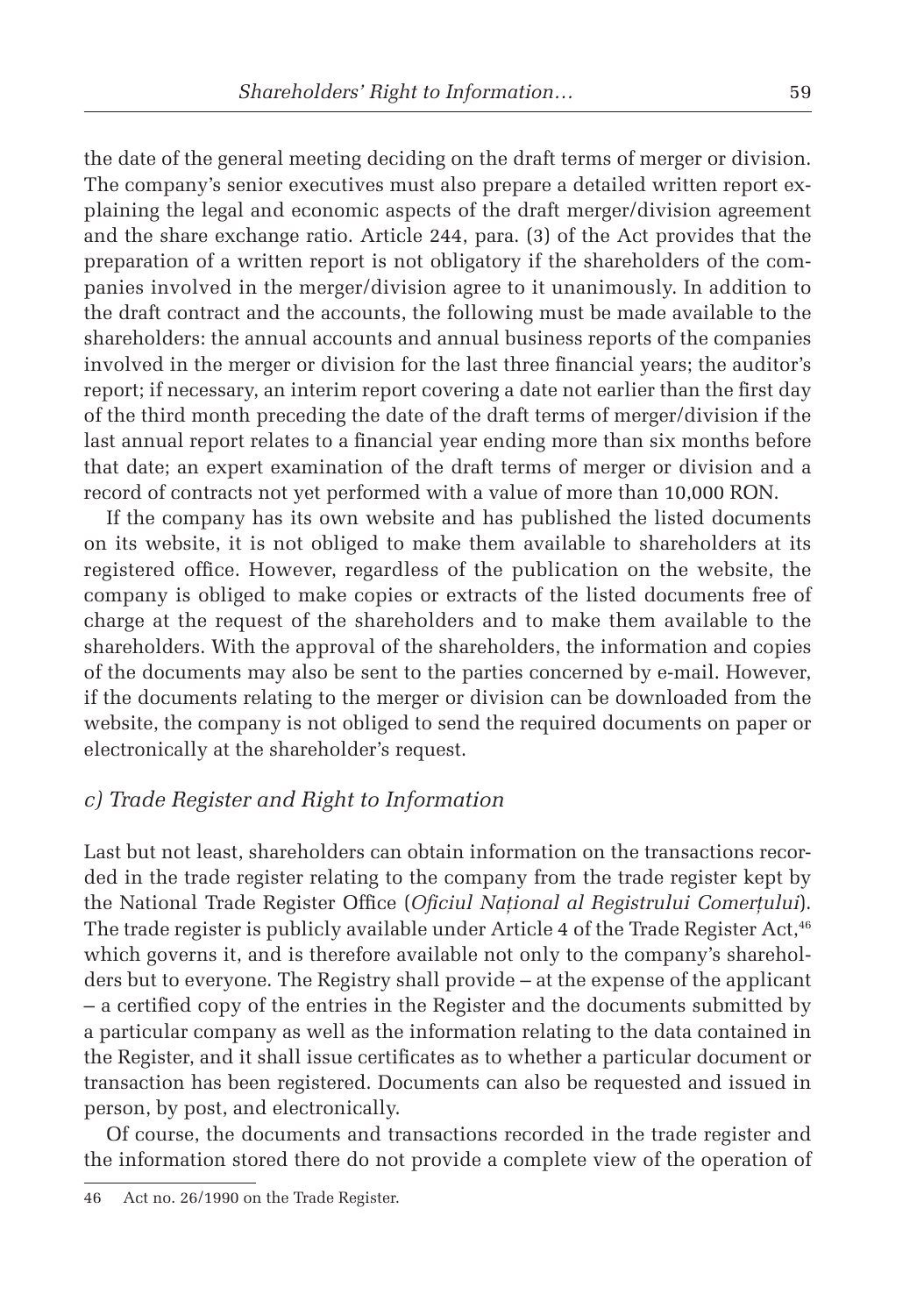a company. However, the applicant may obtain important information from the company statement and request copies of the company's Articles of Association as well as of amendments thereto but also information pertaining to shareholders, senior executives, or auditors.<sup>47</sup>

### **5. Conclusions**

The shareholder has the right to information under both Hungarian and Romanian Company Law. According to both regulations, in addition to constant and continuous briefing, the shareholder has the right to be informed about the items on the agenda of the general meeting and to be informed about the report. While the Hungarian regulations provide the shareholders with information prior to the general meeting, regarding the items on the agenda of the general meeting [CC Section 3:258], the Romanian legislation also provides for the possibility for the shareholder to formulate questions to the company's senior executives in matters related to the company's operations, which are not included in the agenda, after the convening of the general meeting and before its holding. Questions must be sent in writing or by e-mail to senior executives, who will answer the questions previously formulated in the framework of the general meeting [Companies Act Article 1172 para. (3)]. However, taking into account Hungarian Civil Code Section 3:23, para. (1), it cannot be ruled out that a shareholder may request information in connection with matters not included in the invitation to the general meeting in the period after the convening of the general meeting and before its holding.

There is also a position in the Romanian literature that the right to ask questions belongs to the shareholder only in the period after the convening of the general meeting and before the general meeting. In our view, this position is not correct<sup>48</sup> as we see there is no legal impediment to the shareholder asking additional questions to the senior executives of the company during the general meeting in connection with the questions already asked in writing before the general meeting or new questions which arise during the meeting. We believe that when the law is amended, it would be reasonable to clarify this issue and supplement and clarify the text of the law.

Unlike the Romanian regulations, the Hungarian regulations *expressis verbis*  provide for shareholders the right to be informed at the general meeting. Pursuant to Civil Code Section 3:257, the shareholder is entitled to request information at the general meeting; however, it no longer becomes clear from the relevant provision of the above cited section what the request for information may cover.

<sup>47</sup> Dutescu 2010. 114-115.

<sup>48</sup> Schiau–Prescure 2009. 356.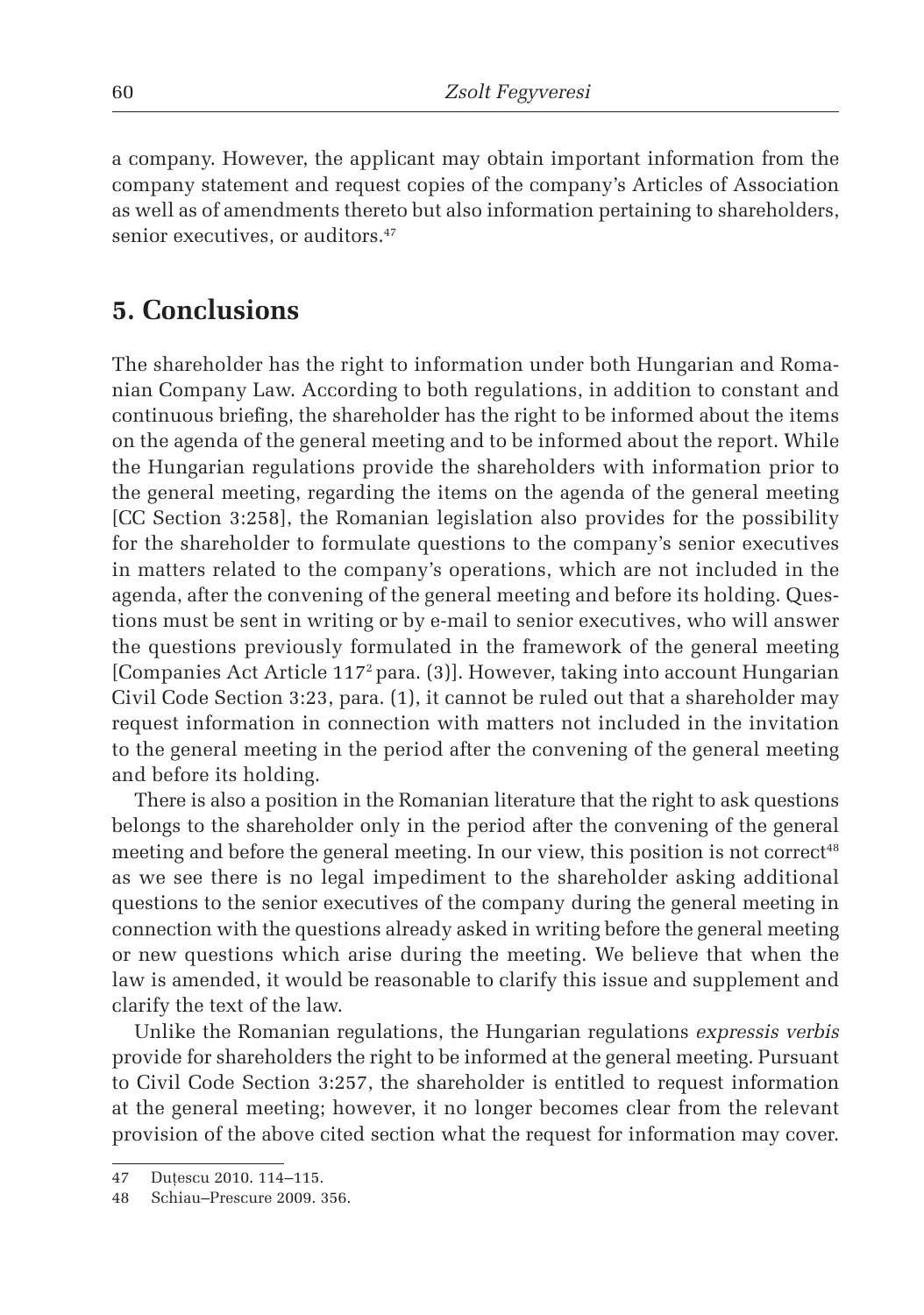According to one of the positions expressed in the literature, the shareholder may request further information only in connection with what has been said at the general meeting.49 In our opinion, the subject of information and requests for information at the general meeting are not limited by law. As a result, the shareholder may ask the General Meeting any questions that he or she could have asked in advance. In our view, the difference between the two rules is not fundamental to the issues outlined above. In the two examined legal regulations, the different legal places – building on each other and complementing each other – result in similar solutions in both regulations.

In both Hungarian and Romanian company law, the rules for keeping the share register are given priority. This is due, on the one hand, to the fact that registration is a precondition for the exercise of membership rights<sup>50</sup> and, on the other hand, that the share register is intended to inform the public. Both company laws provide for the necessary data to be entered in the share register. With regard to the data to be reported, there is a difference in the fact that the Romanian legislation requires the indication of the personal identifier (personal number) of the natural person shareholder. The discrepancy does not appear to be significant although, in our view, the inclusion of a personal identification number in a public register is unfortunate. The relevant company law rules in both states allow the share register to be maintained by an authorized person [CC Section 3:245, para. (3), Companies Act Article 180, para. (1)].

While according to the Hungarian regulations a copy of the share register can only be requested by the person for whom the share register contains existing or deleted data, and the copy can only contain data concerning his/her person [CC Section 3:247, para. (2)], the Romanian legislation allows anyone to request copies of the ownership structure from the share register at their own expense. In our opinion, the Hungarian company law solution is the right one, according to which anyone can inspect the share register, but only the shareholder concerned can request a copy. According to the position expressed in the Hungarian legal literature, with which we ourselves agree, this is a 'coherent rule because the shareholder is not entitled to request a copy of the share register or any part of it but only of the part concerning it'.51 In our view, the shortcoming of the Romanian regulation is also that it does not provide for the subsequent identification of the data deleted from the share register, and thus no asset is provided in the share register.

<sup>49</sup> Osztovits 2014. 809.

<sup>50</sup> Veress 2019. 206.

<sup>51</sup> Kisfaludi–Szabó 2008. 1156.